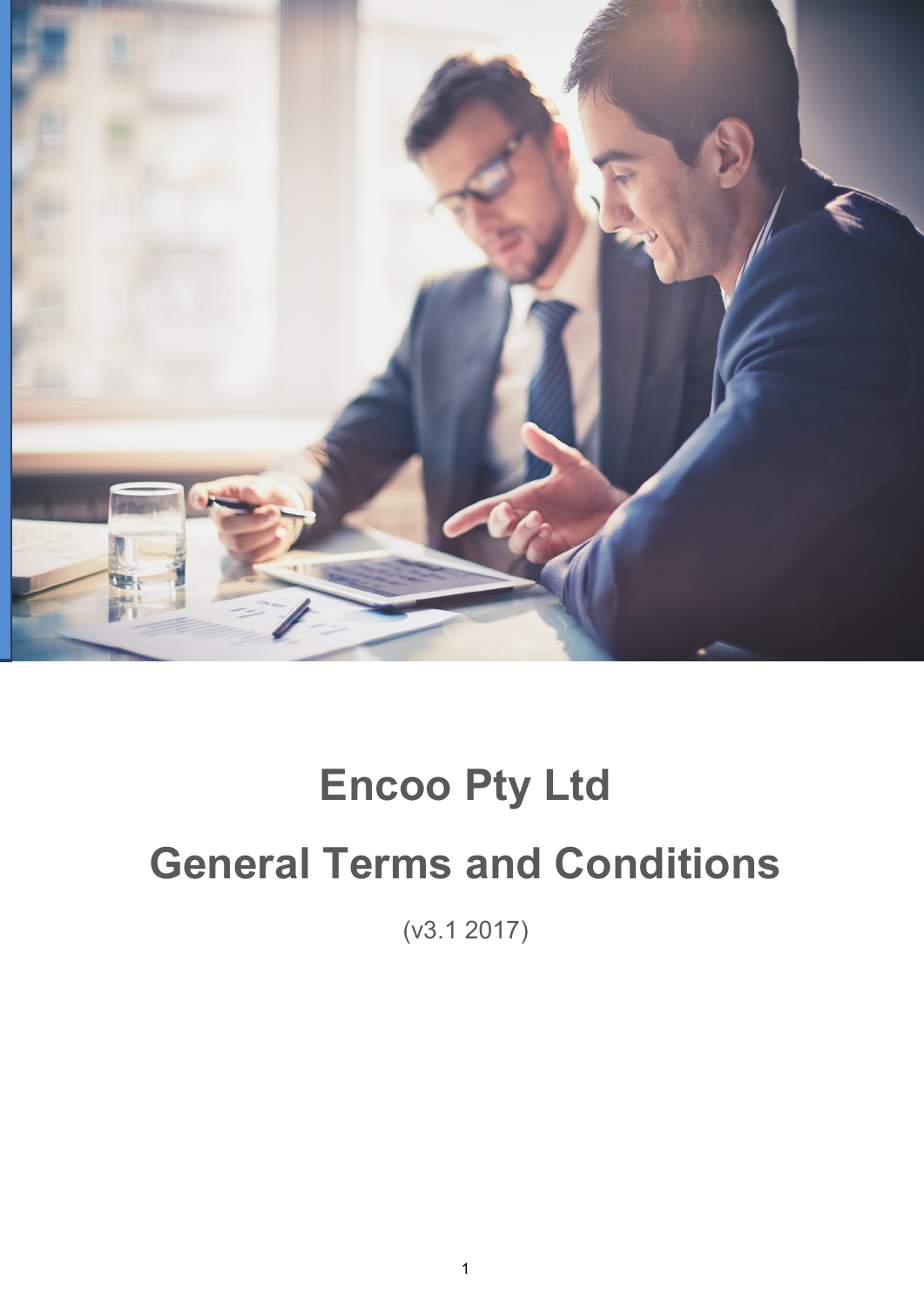## **General Terms and Conditions**

#### **1 Definitions and interpretation**

#### 1.1 **Definitions**

In these General Terms:

- (1) **Additional Products** means any software, hardware, equipment, accessories, cables or other products to be supplied by Encoo to the Customer under a Statement of Work;
- (2) **Additional Services** means any other services that are outside the scope of the Services and which are to be provided by Encoo to the Customer under a Statement of Work;
- (3) **Business Day** means a day that is not a Saturday, Sunday or any other day which is a public holiday or a bank holiday in the place where an act is to be performed or a payment is to be made;
- (4) **Confidential Information** means, in relation to a party (**Discloser**), any information including all know-how, financial information and other valuable or sensitive information of any nature, trade secrets, formulae, graphs, drawings, designs, samples, devices, functional specifications and other material of whatever description provided to the other party (**Recipient**) by the Discloser for the purposes of this Agreement, in any form whatsoever (including oral, written, and electronic information) of a technical, business, corporate, commercial or financial nature of or in relation to the Discloser, its related bodies corporate, associated entities and its business, shareholders or unitholders, or which the Discloser makes the Recipient or its agents aware is considered by it to be confidential and / or proprietary, or which is evident on its face as being confidential and / or proprietary, and includes:
	- (a) customer lists and contact details;
	- (b) reports or advice from professional advisers or other experts;
	- (c) marketing, sales and pricing information;
	- (d) financial information and records;
	- (e) supplier information;
	- (f) employee information and records;
	- (g) product information; and
	- (h) trade secrets;
- (5) **Customer Software** means any computer software owned or licensed by the Customer and provided by the Customer to Encoo for hosting by Encoo as part of the Hosting Services;
- (6) **Customer Site** means the location(s) specified in Item 1 of Schedule 1;
- (7) **Customer Supplied Items** means the Customer Software and any hardware, software, equipment, accessories or services (including telecommunications and utilities connections but excluding any Telecommunications Services provided by Encoo to the Customer) necessary for it to use and fully enjoy the benefits of the Encoo Software, the Services, any Additional Products and any Additional Services;
- (8) **Delivery Date** means, in respect of any Encoo Software, the delivery date for that software as specified in Item 2 of Schedule 1
- (9) **Early Termination Charges** means any charges specified in Item 4 of Schedule 1 as being payable by the Customer for the termination of any Services prior to the end of the service term for that service as specified in Item 4 of Schedule 1;
- (10) **Encoo Documentation** means any manuals, training materials or other documents provided by Encoo (whether electronically, in hard copy or made available online) to the Customer relating to the Encoo Software or any of the Services;
- (11) **Encoo Software** means the computer software to be provided or made available by Encoo to the Customer as specified in Item 3 of Schedule 1;
- (12) **Fees** mean the Licence Fees, the Price, the Services Charges and any other fees or amounts payable by the Customer to Encoo under this Agreement;
- (13) **Force Majeure Event** means any cause or condition beyond the reasonable control of the party relying on it, including fire, flood, act of God, war, insurrection, sabotage, acts of terrorism, industrial disturbance ,failure of electrical or telecommunications networks, acts of vandalism and changes in legislation or regulations of any government;
- (14) **Further Term** means the period commencing on the day after the expiry of the Initial Term or the immediately preceding Further Term (as the case may be) and continuing for a period of the same duration as the Initial Term;
- (15) **General Terms** means these general terms and conditions;
- (16) **GST** means the same as in the GST Law;
- (17) **GST Law** means the same as **GST law** means in the *A New Tax System (Goods & Services Tax) Act 1999* (Cth);
- (18) **Hardware** means any products, equipment, accessories, cables or other goods to be supplied by Encoo to the Customer as set out in Item 2 of Schedule 1;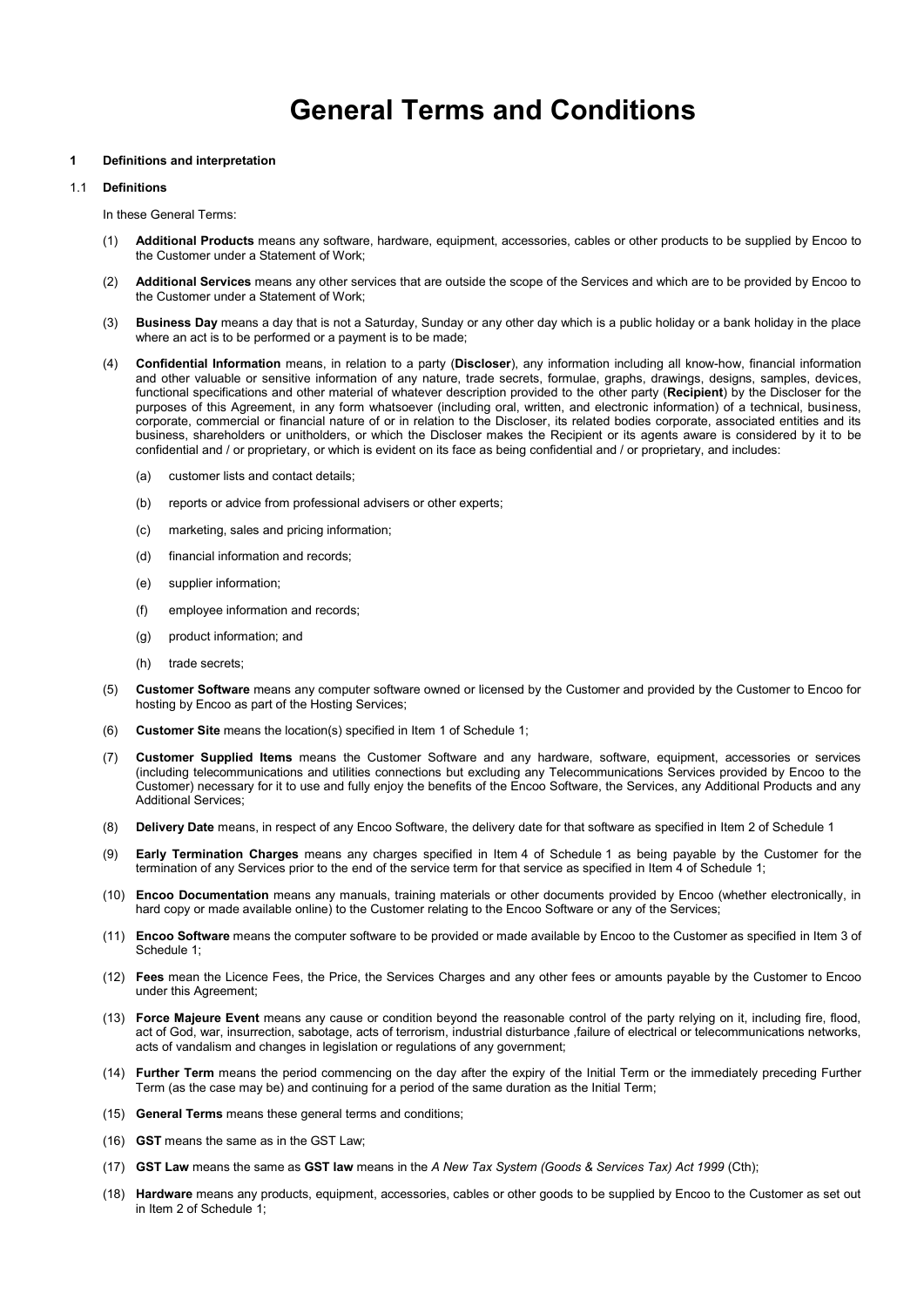- (19) **Hosting Services** means the hosting services, if any, set out in Item 4 of Schedule 1 and being indicated as being provided by Encoo;
- (20) **Initial Term** means the period commencing on the Start Date and continuing for the period specified as the 'Initial Term' on the first page of this document;
- (21) **Insolvency Event** means the happening of any of these events in relation to a party (**Defaulting Party**):
	- (a) execution or other process of a court or authority or distress is levied for an amount exceeding \$10,000 upon any of the Defaulting Party's property and is not satisfied, set aside or withdrawn within 7 days of its issue;
	- (b) an order for payment is made or judgment for an amount exceeding \$10,000 is entered or signed against the Defaulting Party which is not satisfied within 7 days;
	- (c) the Defaulting Party suspends payment of its debts or threatens to do so;
	- (d) where the Defaulting Party is a body corporate:
		- (i) the Defaulting Party becomes an externally-administered body corporate under the *Corporations Act 2001* (Cth);
		- (ii) steps are taken by any person towards making the Defaulting Party an externally-administered body corporate (but not where the steps taken consist of making an application to a court and the application is withdrawn or dismissed within 14 days);
		- (iii) a controller (as defined in section 9 of the *Corporations Act 2001* (Cth)) is appointed of any of the property of the Defaulting Party or any steps are taken for the appointment of a controller (but not where the steps taken are reversed or abandoned within 14 days);
		- (iv) the Defaulting Party is taken to have failed to comply with a statutory demand within the meaning of section 459F of the *Corporations Act 2001* (Cth);
		- (v) the Defaulting Party enters into, or resolves to enter into, a scheme of arrangement, deed of company arrangement or composition with, or assignment for the benefit of, all or any classes of its creditors, or it proposes a reorganisation, moratorium or other administration;
		- (vi) the Defaulting Party resolves to wind itself up, or otherwise dissolve itself, or gives notice of the intention to do so, or is otherwise wound up or dissolved; or
		- (vii) a resolution is passed for the reduction of capital of the Defaulting Party or notice of intention to propose such a resolution is given, without the prior written consent of the other party;
	- (e) where the Defaulting Party is a natural person:
		- the Defaulting Party authorises a registered trustee or solicitor to call a meeting of his or her creditors or proposes or enters into a deed of assignment or deed of arrangement or a composition with any of his or her creditors;
		- (ii) a person holding a security interest in assets of the Defaulting Party enters into possession of or takes control of any of those assets or takes any steps to enter into possession of or take control of any of those assets; or
		- (iii) the Defaulting Party commits an act of bankruptcy; or
	- (f) any step is taken to appoint an administrator, a receiver, and/or manager or other like person over the whole or any part of the Defaulting Party's assets or business;
- (22) **Intellectual Property Rights** means copyright, trade mark, design, patent, semiconductor or circuit layout rights, moral rights, know-how, trade, business or company names or other proprietary rights, together with any rights to the registration of such rights, the renewals of such registrations and any applications to register such rights (anywhere in the world);
- (23) **Licence Fees** means the licence fees specified in Item 3 of Schedule 1, which are payable by the Customer in relation to the licensing of the Encoo Software by Encoo to the Customer;
- (24) **Material** means any equipment, hardware, computer software, data, documentation, designs, drawings, reports, notes, calculations, specifications, photographs, audio-visual materials, recordings, manuals, tools and anything else which is in a material form (which, for the avoidance of doubt, includes information stored in an electronic form);
- (25) **Personnel** means, in relation to a party, any director, employee, agent or subcontractor of that party;
- (26) **Price** means the price set out in Item 2 of Schedule 1, which is payable by the Customer for any Hardware supplied by Encoo;
- (27) **Rates** has the meaning given in clause 5(3) of the Specific Terms;
- (28) **Related Body Corporate** has the same meaning as in the *Corporations Act 2001* (Cth);
- (29) **Service Charges**:
	- (a) in respect of the Telecommunications Services, means the Rates; and
	- (b) otherwise means the fees as specified in Item 4 of Schedule 1, which are payable by the Customer for the provision of the Services by Encoo;
- (30) **Service Level** means, in respect of a Service, the service levels for that Service (if any) set out in Schedule 2;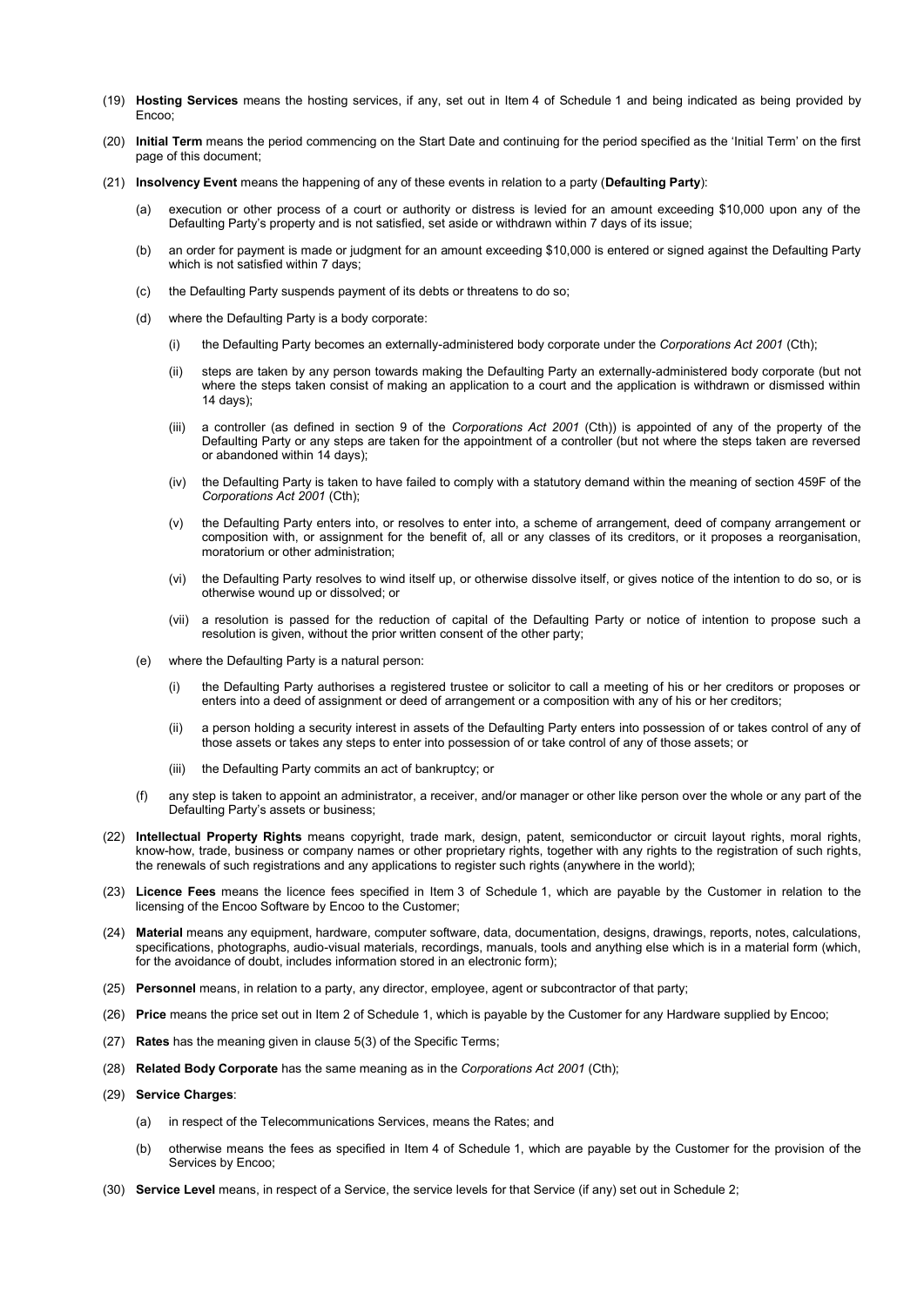- (31) **Service Level Consequence** means the consequence (if any) set out Schedule 2 in respect of the failure to achieve a Service Level;
- (32) **Service Start Date**:
	- (a) means the date specified in the Contract Details Schedule that a Service is to be provided from; and
	- (b) if no date is specified, means the Start Date;
- (33) **Services** means the services to be provided by Encoo to the Customer as specified in Item 4 of Schedule 1;
- (34) **Specific Terms** means the Specific Terms and Conditions set out in Schedule 4;
- (35) **Start Date** means the date so specified on the first page of this document;
- (36) **Statement of Work** means a statement of work in the form of the template attached as Schedule 5 and entered into by Encoo and the Customer in accordance with the procedure set out in clause 6 of these General Terms;
- (37) **Support and Maintenance Services** means the support and maintenance services, if any, set out in Item 4 of Schedule 1 and being indicated as being provided by Encoo;
- (38) **Telecommunications Services** means the telecommunications services, if any, set out in Item 4 of Schedule 1 and being indicated as being provided by Encoo;
- (39) **Term** means the Initial Term, together with any Further Terms;
- (40) **Third Party Supplier** means any person or entity who supplies or provides Software, Services, Additional Products or Additional Services to Encoo for re-sale (whether alone or bundled with other products or services) to Customers; and
- (41) **Third Party Supply Terms** means the agreement or other terms and conditions on which a Third Party Supplier supplies or provides Software, Services, Additional Products or Additional Services to Encoo for re-sale to Customers.

#### 1.2 **Interpretation**

- (1) Reference to:
	- (a) the singular includes the plural and the plural includes the singular;
	- (b) a person includes a body corporate;
	- (c) a party includes the party's executors, administrators, successors and permitted assigns;
	- (d) a statute, regulation or provision of a statute or regulation (**Statutory Provision**) includes:
		- (i) that Statutory Provision as amended or re-enacted from time to time; and
		- (ii) a statute, regulation or provision enacted in replacement of that Statutory Provision; and
	- (e) money is to Australian dollars, unless otherwise stated.
- (2) "Including" and similar expressions are not words of limitation.
- (3) Where a word or expression is given a particular meaning, other parts of speech and grammatical forms of that word or expression have a corresponding meaning.
- (4) Headings are for convenience only and do not form part of this Agreement or affect its interpretation.
- (5) A provision of this Agreement must not be construed to the disadvantage of a party merely because that party was responsible for the preparation of the Agreement or the inclusion of the provision in the Agreement.
- (6) If an act must be done on a specified day that is not a Business Day, it must be done instead on the next Business Day.

#### **2 Term**

- 2.1 This Agreement commences on the Start Date and continues for the Initial Term unless terminated earlier or extended in accordance with this Agreement.
- 2.2 Unless the Customer notifies Encoo in writing at least 30 days prior to the expiry of the Initial Term or the then-current Further Term (as the case may be) that the Customer does not want to extend this Agreement, the Term of this Agreement will automatically be extended for a Further Term.

#### **3 Software and documentation**

- 3.1 From the Service Start Date, Encoo will provide the Customer with access, but only at the Customer Site, to:
	- (1) the Encoo Software through the Hosting Services; and
	- (2) the Encoo Documentation through its website.
- 3.2 Encoo grants to the Customer a non-exclusive, non-transferable licence to access and use the Encoo Software and the Encoo Documentation at the Customer Site for the Term for the Customer's internal business use only.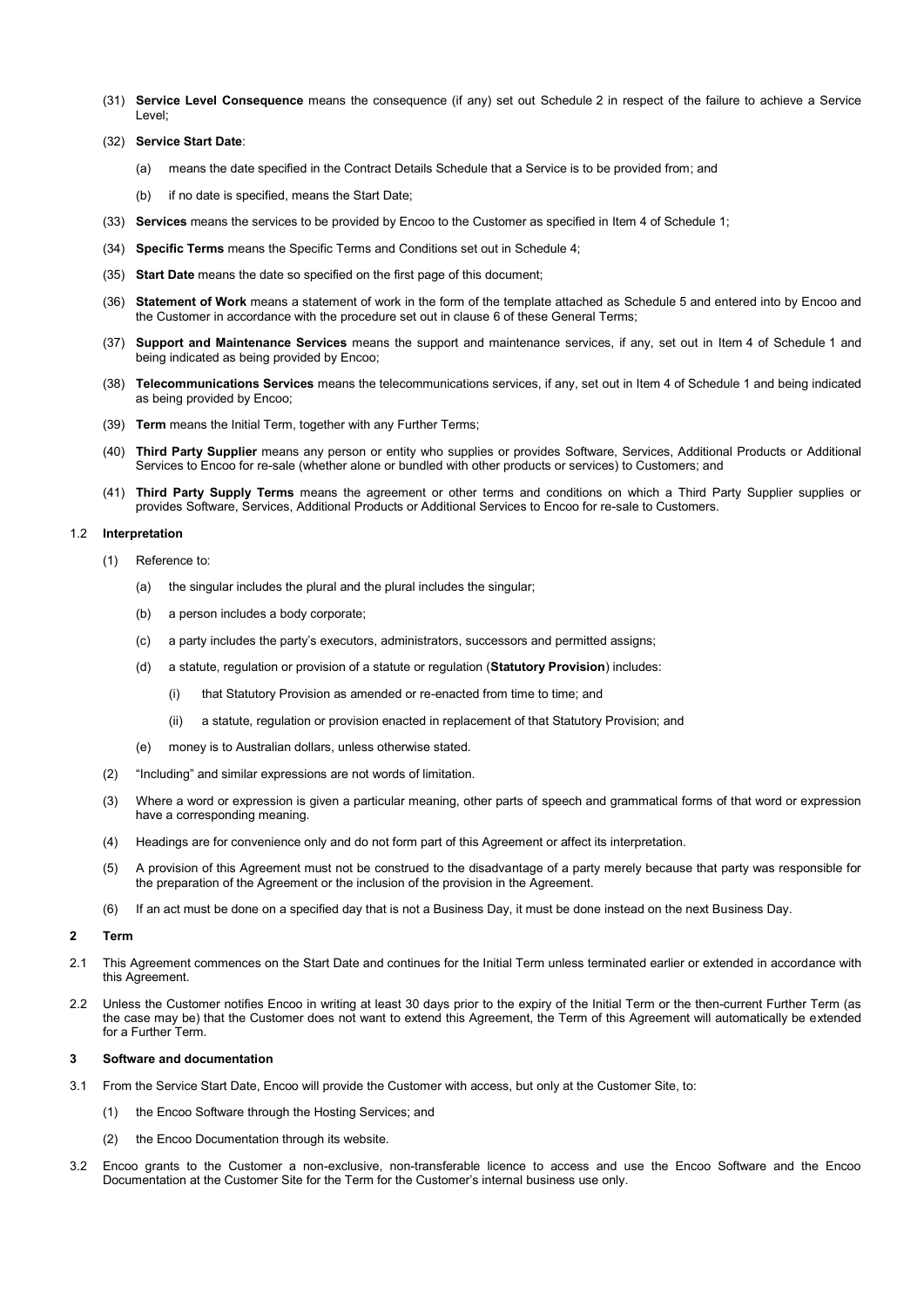- 3.3 The Encoo Software and the Encoo Documentation remains the property of Encoo or its licensors (as the case may be). The Customer acknowledges that it does not own any Intellectual Property Rights in the Encoo Software or the Encoo Documentation.
- 3.4 The Customer grants to Encoo a worldwide, royalty-free license for Encoo, its Related Bodies Corporate and its sub-contractors and agents to use, reproduce, publish, adapt, or sub-license the Customer Software for the purpose of providing the Services to the Customer.
- 3.5 The Customer warrants that either:
	- (1) it owns, and will retain ownership of, all rights, title and interest in and to the Customer Software; or
	- (2) it has, and will at its own cost maintain, sufficient rights of use in the Customer Software to grant Encoo the rights and licences set out in this Agreement.
- 3.6 In relation to all Encoo Software or Additional Products that are supplied or made available to the Customer under this Agreement, the Customer must not:
	- (1) modify, vary, improve or adapt the Encoo Software without Encoo's prior written consent;
	- (2) reverse engineer, disassemble, decompile or otherwise reduce the Encoo Software into any human-readable form, except to the extent authorised by any applicable law; or
	- (3) sub-license, sell or distribute the Encoo Software or any Additional Products.

#### **4 Services**

- 4.1 The Customer appoints Encoo as, and Encoo accepts its appointment as:
	- (1) the exclusive supplier of Encoo Software; and
	- (2) a non-exclusive supplier of the Services,

to the Customer for the duration of the Term.

- 4.2 Commencing from the Service Start Date and continuing for the remainder of the Term, Encoo will provide the Services to the Customer for the Customer's use, benefit and enjoyment at the Customer Site.
- 4.3 Unless agreed otherwise by Encoo or permitted elsewhere in this Agreement:
	- (1) the Services and any Additional Services are intended for the Customer's internal business use only; and
	- (2) the Customer must not re-sell, on-sell or provide access to the Services or any Additional Services in whatever form to any third party.
- 4.4 Except as set out expressly set out in this Agreement, a Statement of Work or otherwise agreed by the Customer in writing, the Customer will not be required to provide any resources, assistance or other items to Encoo in order for Encoo to perform its obligations under this Agreement or a Statement of Work.

#### **5 Service Levels**

- 5.1 Encoo will use its best endeavours to meet the Service Levels (if any) in performing the Services.
- 5.2 Subject to clause 5.3 of these General Terms, if Encoo fails to meet a Service Level, then the Service Level Consequence (if any) in respect of that Service Level will apply. The Service Level Consequences are the Customer's sole and exclusive remedy (and Encoo's entire liability) for any failure by Encoo to meet the applicable Service Level.
- 5.3 Encoo will not be regarded as having failed to achieve a Service Level or to have otherwise breached this Agreement to the extent to which that failure or breach is caused or contributed to by a Customer Supplied Item (including but not limited to the failure of, a defect in or the non-availability of a Customer Supplied Item).
- 5.4 The parties agree that the Service Level Consequences represent a reasonable and genuine pre-estimate of the anticipated or actual loss or damage which would be incurred by the Customer as a result of Encoo not meeting a Service Level. The parties want to avoid the difficulties of proof of damages and agree that the Service Level Consequence (if any) payable to the Customer are reasonable and not a penalty.
- 5.5 Encoo will apply all monetary Service Level Consequences as credits against future invoices issued under this Agreement. If there are any unapplied monetary Service Level Consequences at the expiry or termination of this Agreement, Encoo will pay the Customer the balance as a sum of money on demand.
- 5.6 If no Service Level Consequence is specified in respect of a Service Level, then ordinary legal principles will apply in relation to a failure to meet that Service Level.

#### **6 Additional Products and Additional Services**

- 6.1 The Customer may from time to time request the supply of Additional Products and/or Additional Services from Encoo by notifying Encoo of the Customer's requirements (**Change Request**).
- 6.2 A Change Request must contain (as a minimum):
	- (1) a detailed explanation and specification of the Additional Products and/or Additional Services that the Customer requires;
	- (2) the desired date of supply for the Additional Products (if relevant); and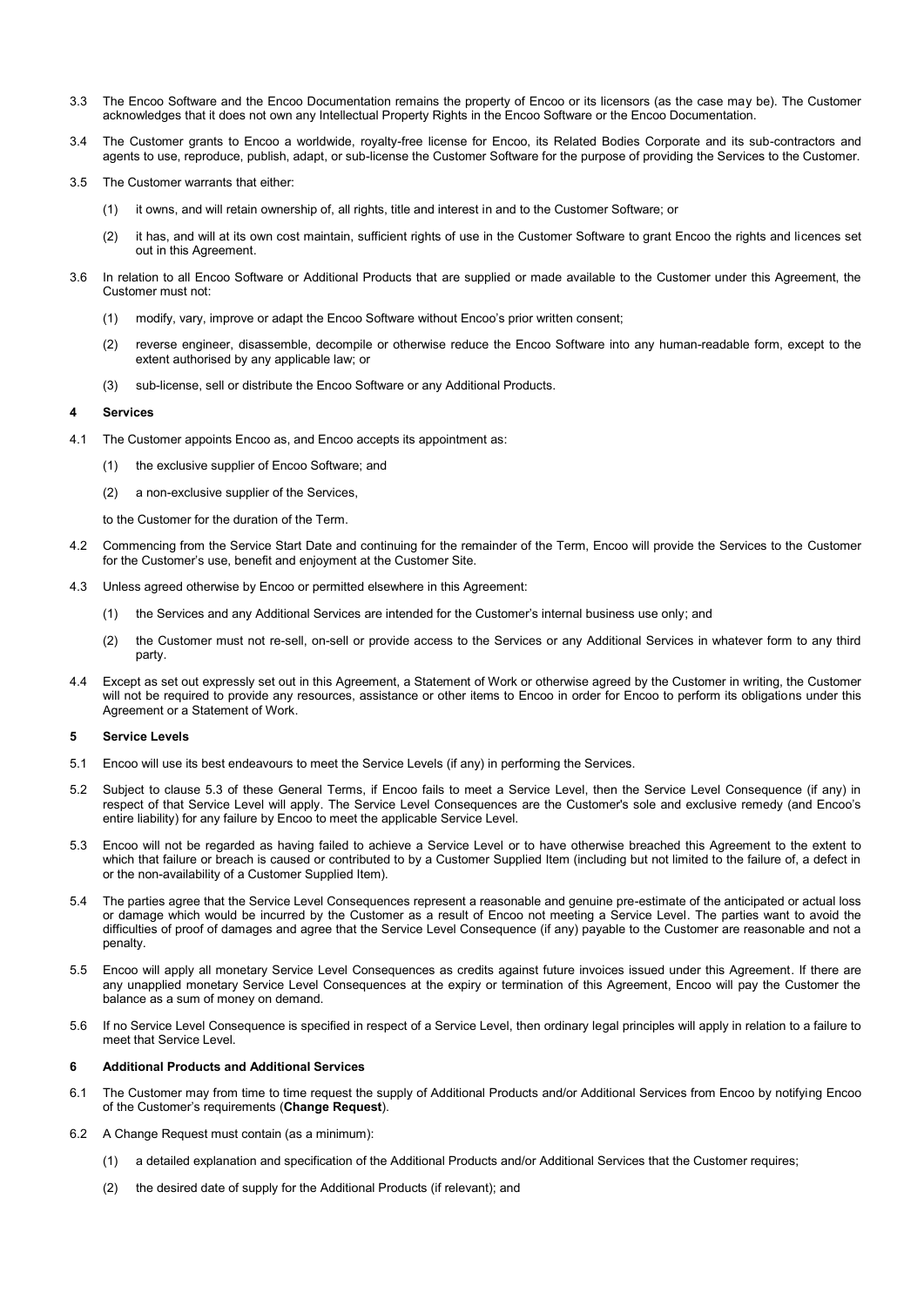- (3) the proposed timing (if relevant) of the Additional Services.
- 6.3 On receipt of a Change Request, Encoo will:
	- (1) meet with the Customer on reasonable notice to discuss the Customer's requirements and the Change Request; and
	- (2) within a reasonable time (or any time frame agreed between the parties), notify the Customer as to whether Encoo is willing to provide the requested Additional Products and/or Additional Services.
- 6.4 If Encoo gives notice under clause 6.3(2) of these General Terms that it is willing to provide the requested Additional Products and/or Additional Services, then Encoo will within a reasonable time prepare a draft Statement of Work (in a form substantially similar to that in Schedule 5).
- 6.5 Within 10 Business Days (or such other period agreed by the parties) of receiving a draft Statement of Work, the Customer must give Encoo a notice in writing (**Response Notice**) whether:
	- (1) the Customer accepts the draft Statement of Work;
	- (2) the Customer rejects the draft Statement of Work; or
	- (3) the Customer wishes to negotiate the draft Statement of Work (in which case the parties must use their reasonable endeavours to negotiate in good faith an agreed Statement of Work within a reasonable timeframe),

provided however that the Customer will be deemed to have rejected the draft Statement of Work if the Customer does not give a Response Notice within the time period specified in this clause.

- 6.6 If the Customer accepts a draft Statement of Work (either in a Response Notice or after negotiations conducted under clause 6.5(3) of these General Terms), both parties must promptly execute the document. Each Statement of Work that has been executed by the parties will be governed by and subject to, the terms and conditions of this Agreement.
- 6.7 In respect of each executed Statement of Work:
	- (1) Encoo will provide the Additional Products and/or Additional Services as set out in that Statement of Work, in accordance with the terms of the Statement of Work;
	- (2) the Customer must pay Encoo the Fees set out in that Statement of Work;
	- (3) each party must perform their other obligations described in that Statement of Work (if any); and
	- (4) the "Additional Terms" (if any) set out in the Statement of Work will apply, but only in respect of that Statement of Work. The Additional Terms will take precedence over all terms set out in this Agreement.

#### **7 Variation**

- 7.1 Subject to clauses 7.2 and 7.3 of these General Terms, an amendment or variation to this Agreement is not effective unless it is in writing and signed by the parties.
- 7.2 If at any time during the Term any relevant Third Party Supply Terms are varied or amended, then (unless the variation or amendment relates to any Fees payable, in which case clause 7.3 of these General Terms will apply) Encoo may vary or amend the terms of this Agreement to the extent necessary to give effect to the variation or amendment of the relevant Third Party Supply Terms by giving at least 14 days prior written notice to the Customer of such variation or amendment. The variation or amendment will take effect on the date specified in the notice.
- 7.3 Subject to clause 7.5, at any time during the Term, Encoo may vary the Fees by giving at least 14 days prior written notice to the Customer. Unless this Agreement is terminated in accordance with clause 7.4 of these General Terms, the variation will take effect on the date specified in the notice.
- 7.4 The Customer may terminate this Agreement by giving written notice of such termination at any time within 7 days of Encoo giving a notice increasing the Fees under clause 7.3 of these General Terms. If the Customer does not give a notice of termination under this clause within the timeframe specified, then the Customer is deemed to have accepted the variation of the Fees and agrees to pay those Fees when invoiced by Encoo.
- 7.5 Clauses 7.3 and 7.4 of these General Terms will not apply to any variations in the Rates payable by the Customer in respect of any Telecommunications Services. Instead, clause 10 of the Specific Terms will apply in relation to the Rates for any Telecommunications Services.

#### **8 Customer's obligations**

- 8.1 The Customer must promptly provide information, assistance or access to any of the Customer's premises, facilities or personnel that Encoo reasonably considers to be necessary or desirable to assist Encoo to perform its obligations under this Agreement or a Statement of Work.
- 8.2 Unless agreed otherwise by the parties in a Statement of Work, the connection, configuration and installation of any Software or Additional Products supplied by Encoo will be sole responsibility of the Customer.
- 8.3 Except to the extent that Encoo has agreed, under this Agreement or in a Statement of Work, to provide any item or service, the Customer is solely responsible for purchasing, installing, connecting, providing, operating and maintaining any Customer Supplied Items.
- 8.4 If the Customer wishes to change the location of any Customer Site, then:
	- (1) Customer must give Encoo at least 14 days notice in writing of its request to change the location of any Customer Site and must include in such a notice the location of the proposed new Customer Site;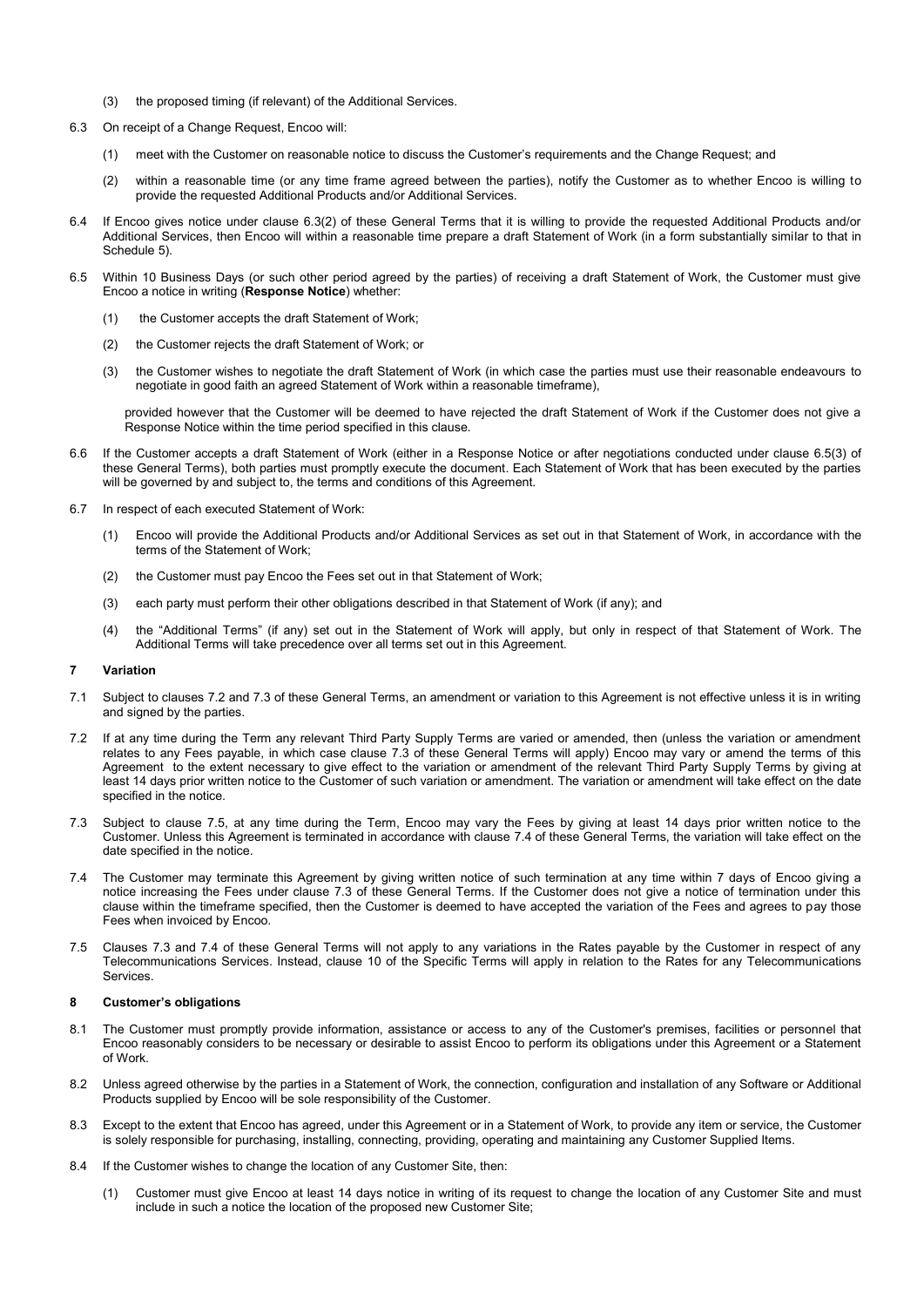- (2) within 7 days of receipt of a notice from the Customer under clause 8.4(1) of these General Terms, Encoo must notify the Customer in writing if it will be able to provide the Services and any Additional Services to that new Customer Site;
- (3) if Encoo is able to provide all of the Services and all Additional Services to that new Customer Site, then the parties will promptly agree in writing to vary this Agreement to substitute the new Customer Site for the current Customer Site; and
- (4) if Encoo is unable to provide any of the Services, any part of the Services or any Additional Services to that new Customer Site, then Encoo may immediately terminate this Agreement in respect of those Services or any Additional Services that it is unable to provide at that proposed new Customer Site under clause 20.1(3) of these General Terms.

#### 8.5 The Customer must:

- (1) use all reasonable endeavours to keep all passwords used by it in connection with the Services secure;
- (2) comply with the terms of any policies or procedures notified to it by Encoo; and
- (3) comply with all applicable laws relating to the use of the Encoo Software, the Services, any Additional Products and any Additional Services.

#### **9 Personnel**

- 9.1 In providing the Services to the Customer, Encoo will only engage Personnel who are appropriately trained, qualified and experienced to perform the duties allocated to them.
- 9.2 Nothing in this Agreement or any Statement of Work creates any employment, contractual or other like relationship between the Customer and any of Encoo's Personnel. Encoo remains responsible at all times under this Agreement and at law for the payment of salaries, wages, fees for services or any statutory entitlements of Encoo's Personnel arising in connection with their performance of the Services.

#### **10 Fee and payment**

- 10.1 The Customer will pay the Fees to Encoo as set out in Schedule 1 and in each Statement of Work, as well as any other costs, fees, expenses or other amounts associated with the provision of the Services and notified to the Customer.
- 10.2 Where a Statement of Work or this Agreement specifies that any Services are to be provided so as to achieve any milestones set out in a project plan or similar document, Encoo agrees that it will only invoice the Customer for any Fees upon the achievement of any milestones.
- 10.3 Unless clause 10.2 of these General Terms applies, Encoo will invoice the Customer for the Fees on a monthly basis in arrears. Invoices will be sent by Encoo to the Customer's contact person as specified on the first page of this document.
- 10.4 The Customer must pay all invoices within 14 days of the date of the invoice by electronic funds transfer into Encoo's bank account as specified on the invoice or as otherwise notified by Encoo to the Customer in writing.
- 10.5 All amounts payable by the Customer to Encoo under this Agreement must be paid without set-off or counterclaim of any kind.
- 10.6 If the Customer fails to pay any invoice in full by the due date for payment, then, without limiting Encoo's rights and remedies (including its right to terminate under clause 20.1 of these General Terms):
	- (1) Encoo may suspend the provision of any or all of the Services without liability to the Customer (and all Service Levels will not apply during the period of suspension); and
	- (2) the Customer must, on demand, pay Encoo interest calculated at the rate of 12% per annum, calculated and compounded daily, on that amount until the date of payment.
- 10.7 If Encoo suspends the provision of any Services under clause 10.6(1) of these General Terms, then Encoo will only be obliged to reinstate the suspended Service(s) within a reasonable time of full payment by the Customer of all outstanding invoices, together with the interest (if any) demanded by Encoo under clause 10.6(2) of these General Terms.

#### **11 Goods and services tax**

- 11.1 In this clause 11:
	- (1) words or expressions used in this clause which have a particular meaning in the GST Law have the same meaning, unless the context otherwise requires;
	- (2) any reference to GST payable by a party includes any corresponding GST payable by the representative member of any GST group of which that party is a member;
	- (3) any reference to an input tax credit entitlement by a party includes any corresponding input tax credit entitlement by the representative member of any GST group of which that party is a member; and
	- (4) if the GST Law treats part of a supply as a separate supply for the purpose of determining whether GST is payable on that part of the supply or for the purpose of determining the tax period to which that part of the supply is attributable, such part of the supply is to be treated as a separate supply.
- 11.2 Unless GST is expressly included, the consideration to be paid or provided under any other clause of this Agreement for any supply made under or in connection with this Agreement does not include GST.
- 11.3 To the extent that any supply made under or in connection with this Agreement is a taxable supply, the GST exclusive consideration to be paid or provided for that taxable supply is increased by the amount of any GST payable in respect of that taxable supply and that amount must be paid at the same time and in the same manner as the GST exclusive consideration is to be paid or provided.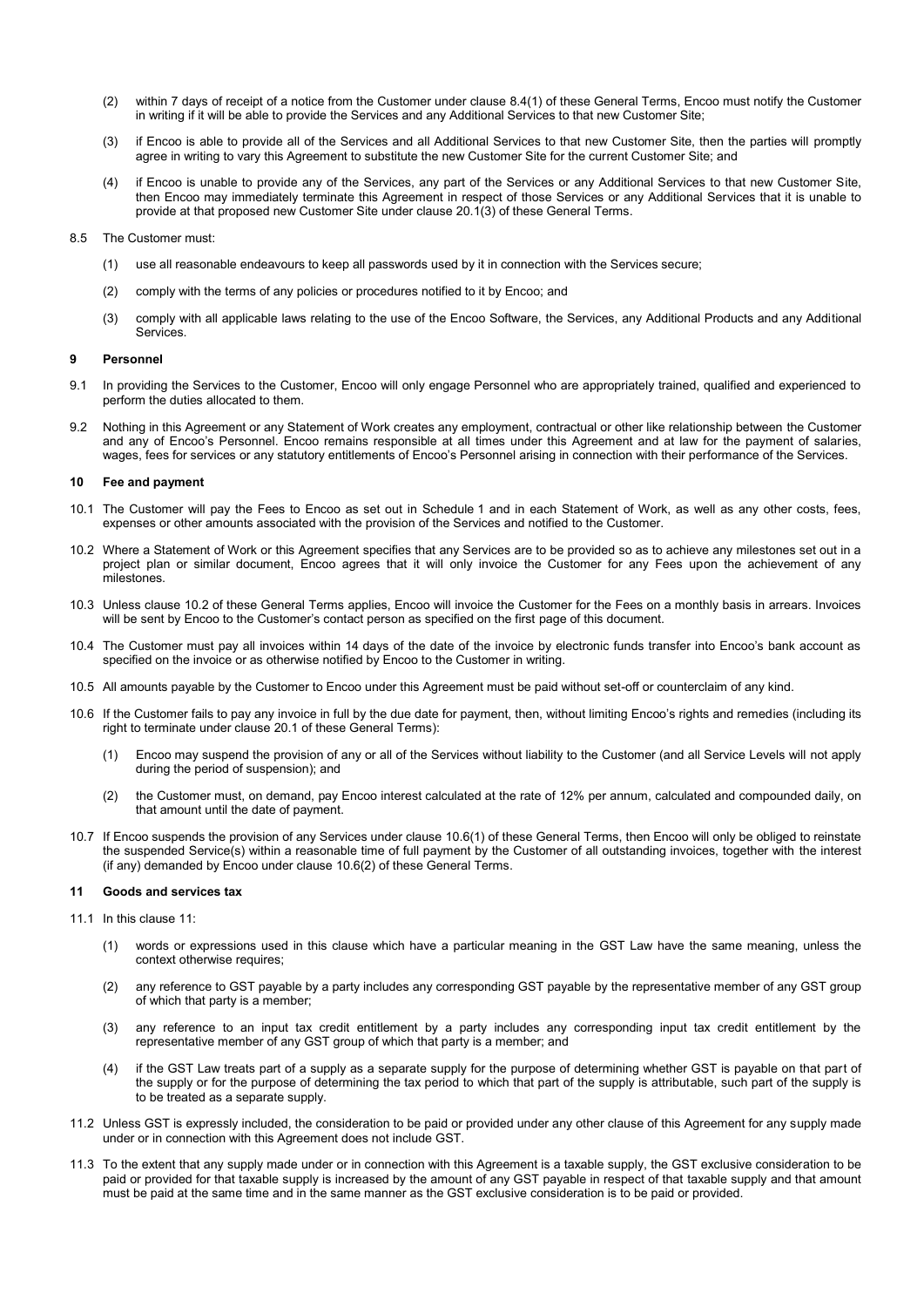- 11.4 A party's right to payment under clause 11.3 of these General Terms is subject to a valid tax invoice being delivered to the party who is the recipient of the taxable supply.
- 11.5 To the extent that a party is required to reimburse or indemnify another party for a loss, cost or expense incurred by that other party, that loss, cost or expense does not include any amount in respect of GST for which that other party is entitled to claim an input tax credit.

#### **12 Warranties and disclaimers**

- 12.1 Encoo warrants that:
	- (1) it will perform all Services under the Agreement:
		- (a) in a professional and timely manner;
		- (b) with reasonable care and skill; and
		- (c) otherwise in accordance with the Agreement;
	- (2) it has all necessary licences, permits and consents to enter into and to perform the Services and has full capacity to grant the licence to use the Encoo Software to the Customer;
	- (3) the Encoo Software and the use and enjoyment of the Services by the Customer does not infringe the Intellectual Property Rights of any person; and
	- (4) it will comply with all applicable laws while providing the Services.
- 12.2 The Customer acknowledges and agrees that Encoo has not made any warranty, representation or undertaking, and Encoo expressly disclaims any warranty, representation or undertaking, that the Encoo Software, the Support and Maintenance Services and the Hosting Services will be free from:
	- (1) error, defect, fault or interruption; or
	- (2) virus or worm attack, denial of services attack, unauthorised intrusions or similar.
- 12.3 The Customer warrants that the Customer Software and its hosting and use by Encoo do not infringe the Intellectual Property Rights of any person.

#### **13 Confidentiality**

- 13.1 A party must not, without the prior written approval of the other party, disclose the other party's Confidential Information or use the other party's Confidential Information other than for the purposes of this Agreement.
- 13.2 A party is not in breach of clause 13.1 of these General Terms if:
	- (1) it is required by law to disclose the other party's Confidential Information;
	- (2) the information disclosed is generally available to the public (other than as a result of the wrongful disclosure by the party);
	- (3) the party obtained the Confidential Information from a third party on non-confidential basis without breach by that third party of any obligation of confidence concerning the Confidential Information; or
	- (4) the Confidential Information was already in the party's possession (as evidenced by written records) when provided by or on behalf of the other party.
- 13.3 Each party:
	- (1) may disclose the other party's Confidential Information to officers, employees and agents, and any subcontractors engaged for the purposes of this Agreement, for the purpose of performing that party's obligations under this Agreement;
	- (2) must take all reasonable steps to ensure that its officers, employees and agents, and any subcontractors engaged for the purposes of this Agreement, do not make public or disclose the other party's Confidential Information or use the other party's Confidential Information other than for the purposes of this Agreement; and
	- (3) agrees that a breach by that party's officers, employees, agents or subcontractors of such obligations of confidence will be deemed to be a breach of this Agreement by that party.
- 13.4 Despite any other provision of this clause 13, each party may disclose the terms of this Agreement (other than Confidential Information of a technical nature) to its Related Bodies Corporate, solicitors, auditors, insurers or accountants, but must ensure that every person to whom that disclosure is made uses that information solely for the purposes of advising or reporting to the party.
- 13.5 Each party acknowledges that:
	- (1) a breach of this clause 13 would be harmful to the business interests of the party whose Confidential Information is disclosed;
	- (2) monetary damages alone would not be a sufficient remedy for a breach of this clause 13; and
	- (3) in addition to any other remedy which may be available in law or equity, the party whose Confidential Information is disclosed is entitled to interim, interlocutory and permanent injunctions or any of them to prevent breach of this clause 13 and to compel specific performance of it.
- 13.6 Each Party's obligations and undertakings under this clause 13 continue indefinitely and are not diminished or terminated by the expiry or termination for any reason of this Agreement.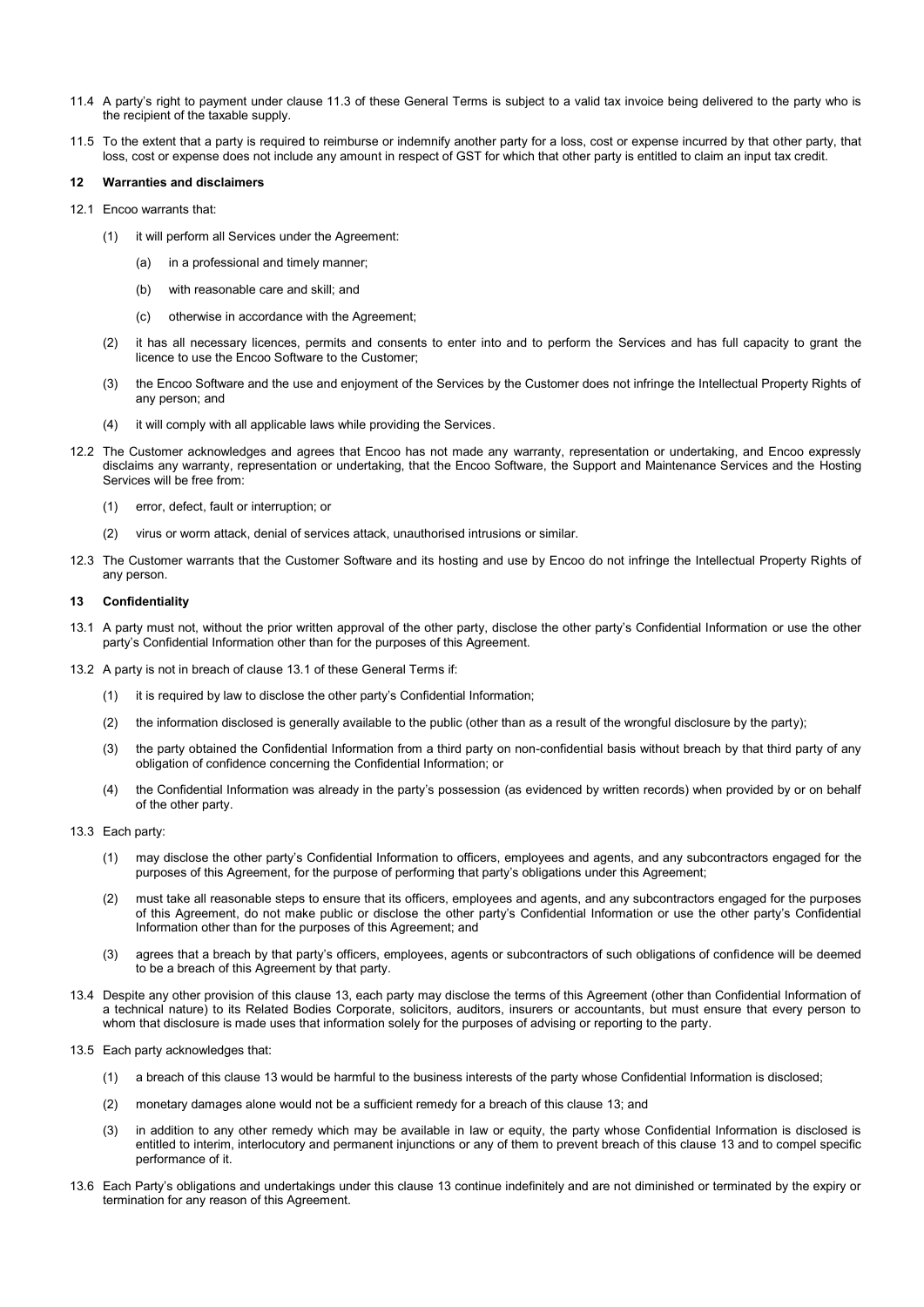#### **14 Privacy**

- 14.1 In this clause 14:
	- (1) **Personal Information** has the meaning given in section 6 of the Privacy Act; and
	- (2) **Privacy Act** means the *Privacy Act 1988* (Cth).
- 14.2 The Customer agrees to comply with its obligations contained in the Privacy Act in relation to the collection of Personal Information which it collects and discloses to Encoo under this Agreement.
- 14.3 The Customer agrees that Personal Information about the Customer or its Personnel may be used and disclosed by Encoo for any purpose connected with the supply to the Customer of Software, Services, Additional Products or Additional Services by Encoo, including in relation to conducting credit checks on the Customer. The Customer acknowledges and agrees that Encoo may disclose such Personal Information:
	- (1) to Third Party Suppliers, to the extent necessary to enable by Encoo to supply any Software, Services, Additional Products or Additional Services; and
	- (2) third party credit reporting agencies in accordance with the requirements of the Privacy Act.

#### **15 Intellectual Property Rights**

- 15.1 Nothing in this Agreement affects the ownership of any Intellectual Property Rights owned by either party prior to the Start Date.
- 15.2 The parties acknowledge and agree that any Intellectual Property Rights in any Materials created or developed by Encoo in the course of providing the Services (**Developed Materials**) will be owned by Encoo from the date of such creation or development.
- 15.3 Encoo grants to the Customer a non-exclusive, non-transferrable, royalty-free licence to use and copy the Developed Materials for the duration of Term, but only to the limited extent necessary for the Customer to enjoy the full benefit of the Services.

#### **16 Indemnity**

- 16.1 The Customer will indemnify Encoo against any loss, costs (including legal costs on a solicitor/own client basis), expenses, demands or liability arising out of or in connection with:
	- (1) a breach of the warranty given by the Customer in clause 12.3 of these General Terms; or
	- (2) any act or omission of the Customer that causes Encoo to breach any agreement it may have with, or otherwise incur any liability to, any Third Party Supplier.
- 16.2 Subject to the Customer complying with clause 16.3 of these General Terms and the limitations and exclusions in clause 17 of these General Terms, Encoo will indemnify the Customer against any loss, costs (including legal costs on a solicitor/own client basis), expenses, demands or liability directly arising out of a claim by a third party against the Customer alleging that the Encoo Software or the Services infringes any Intellectual Property Rights of such third party (**IP Claim**).
- 16.3 If an IP Claim is made against the Customer:
	- (1) the Customer must promptly notify Encoo of the IP Claim;
	- (2) the Customer must not make any concessions or otherwise prejudice Encoo's position in relation to the IP Claim;
	- (3) the Customer must, on request, provide all reasonably requested information and assistance to Encoo to defend such the IP Claim (at the cost and expense of Encoo); and
	- (4) the Customer gives Encoo the right to defend and settle the IP Claim (at Encoo's own cost).
- 16.4 If an IP Claim is successful, or if it is agreed that there is an infringement of the Intellectual Property Rights of the relevant person, then Encoo may (at its cost and discretion):
	- (1) modify the affected part of the Encoo Software or the Services (but without adversely affecting its functionality or performance) to render it, or its use, non-infringing; or
	- (2) render the relevant activity non-infringing by procuring the right or consent to exercise the relevant Intellectual Property Rights.
- 16.5 The liability of Encoo under clause 16.2 of these General Terms is reduced to the extent that the infringement of Intellectual Property Rights or the IP Claim is attributable to the Customer Software or any other Materials provided to Encoo by the Customer.

#### **17 Liability**

- 17.1 Despite any other provision of this Agreement and to the maximum extent permitted by applicable law, Encoo will not be liable (including under an indemnity) to the Customer in respect of any indirect or consequential loss (including economic and financial loss) incurred or sustained by the Customer party as a result of any act or omission of Encoo or its officers, employees, sub-contractors or agents or any breach by a party of this Agreement. For the purpose of this clause 17.1:
	- (1) it is agreed that the following losses are not included in the term indirect or consequential loss:
		- (a) property damage or loss or losses arising from third party claims in respect of property damage, personal injury, illness (including mental illness), nervous shock or death;
		- (b) a party's liability to: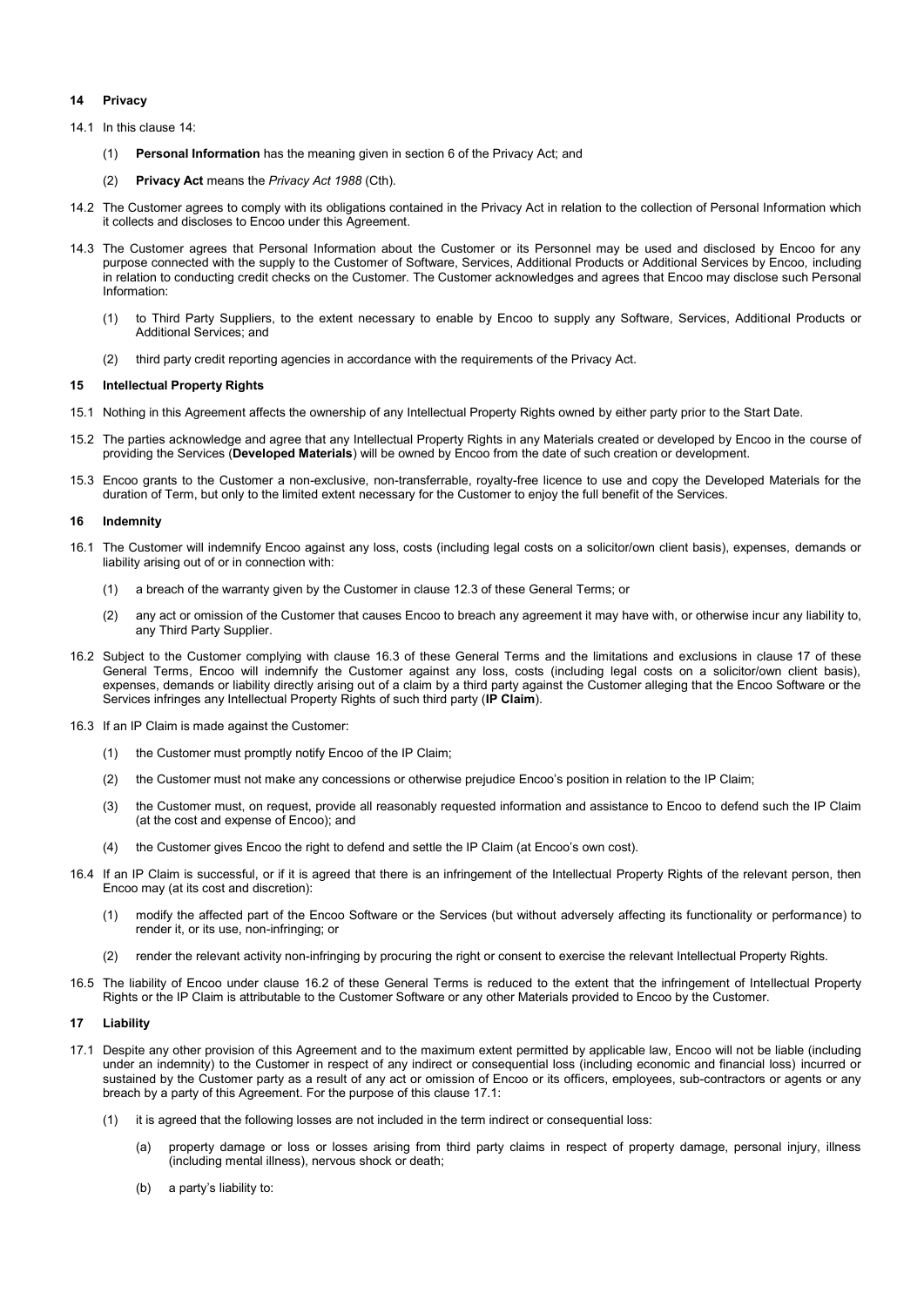- (i) to pay any amount of any fees required by this Agreement (including any interest and GST on any such fees); and
- (ii) to reimburse any costs or expenses required by this Agreement to be paid or reimbursed by it (including under an indemnity) to the other party in relation to its performance of its obligations under this Agreement (which expressly includes any interest and GST on any costs or expenses); and
- (c) payment of liquidated sums under this Agreement; and
- (2) it is agreed that the following losses are included in the term indirect or consequential loss: loss of profits, loss of anticipated earnings or savings, loss of business or goodwill, loss of business opportunity, loss of production or loss of data.
- 17.2 Subject to clause 17.3 of these General Terms and any laws the application of which may not be lawfully excluded, Encoo's total liability to the Customer (including under an indemnity given by Encoo in this Agreement) arising out of this Agreement or the use of any Encoo Software or Services by the Customer will not exceed the amount paid by the Customer for the Encoo Software or Services.
- 17.3 All statutory or implied conditions, guarantees and warranties are excluded by Encoo to the maximum extent permitted by applicable law. To the extent permitted by law, liability under any condition, guarantee or warranty which cannot legally be excluded is limited to:
	- (1) in the case of goods (including the Encoo Software and any Additional Products):
		- (a) the replacement of the goods or the supply of equivalent goods;
		- (b) the repair of the goods;
		- (c) the payment of the cost of replacing the goods or of acquiring equivalent goods; or
		- (d) the payment of the cost of having the goods repaired; and
	- (2) in the case of the services (including the Services and any Additional Services):
		- (a) supplying the services again; or
		- (b) paying the cost of having the services supplied again.

#### **18 Force Majeure**

- 18.1 If a party to this Agreement is affected, or likely to be affected, by a Force Majeure Event:
	- that party must promptly give the other party notice in writing of that fact and include the following details:
		- (a) full particulars of the Force Majeure Event;
		- (b) an estimate of the likely duration of the Force Majeure Event;
		- (c) the obligations affected by the Force Majeure Event and the extent of its effect on those obligations; and
		- (d) the steps taken to rectify the Force Majeure Event; and
	- (2) the obligations under this Agreement of the party giving the notice are suspended to the extent to which they are affected by the relevant Force Majeure Event as long as the Force Majeure Event continues.
- 18.2 A party claiming a Force Majeure Event must use commercially reasonable endeavours to remove, overcome or minimise the effects of that Force Majeure Event as quickly as possible. However, this does not require a party to settle any industrial dispute in any way it does not want to.

#### **19 Dispute resolution**

- 19.1 Subject to clause 19.2 of these General Terms, the parties must use their respective best endeavours to resolve in good faith any dispute, difference or disagreement arising out of or in connection with this Agreement (Dispute). Each party must follow the procedures in this clause before starting court proceedings (except for urgent injunctive or similar interim relief).
- 19.2 Nothing in this clause 19 prevents a party seeking urgent injunctive or similar interim relief from a court.
- 19.3 Despite the existence of a Dispute, the parties must continue to perform their other obligations under this Agreement that are not affected by the Dispute.
- 19.4 Any party (**Initiating Party**) claiming that a Dispute has arisen must give the other party (**Recipient Party**) a notice in writing setting out brief details of the Dispute (**Dispute Notice**).
- 19.5 If the Customer is the Initiating Party and the Dispute relates to the payment of an invoice, then at the same time that the Customer gives a Dispute Notice the Customer must also deposit the disputed amount of the invoice in an interest-bearing account in the joint names of Encoo and the Customer. Upon the resolution of the Dispute, this amount, together with any interest earned, will be paid out as determined or agreed in accordance with this clause. Clause 22.3 of these General Terms applies in relation to such steps and actions as are necessary to give effect to this clause.
- 19.6 Within 10 Business Days of service of a Dispute Notice, the Recipient Party must give the Initiating Party a notice in writing setting out brief details of the Recipient Party's position on the Dispute (**Reply Notice**).
- 19.7 If a Dispute Notice and Reply Notice are given, the parties must make representatives with authority to settle the Dispute available for the purpose of meeting in an effort to resolve the Dispute. At least one meeting of the authorised representatives must take place within 15 Business Days of service of a Reply Notice.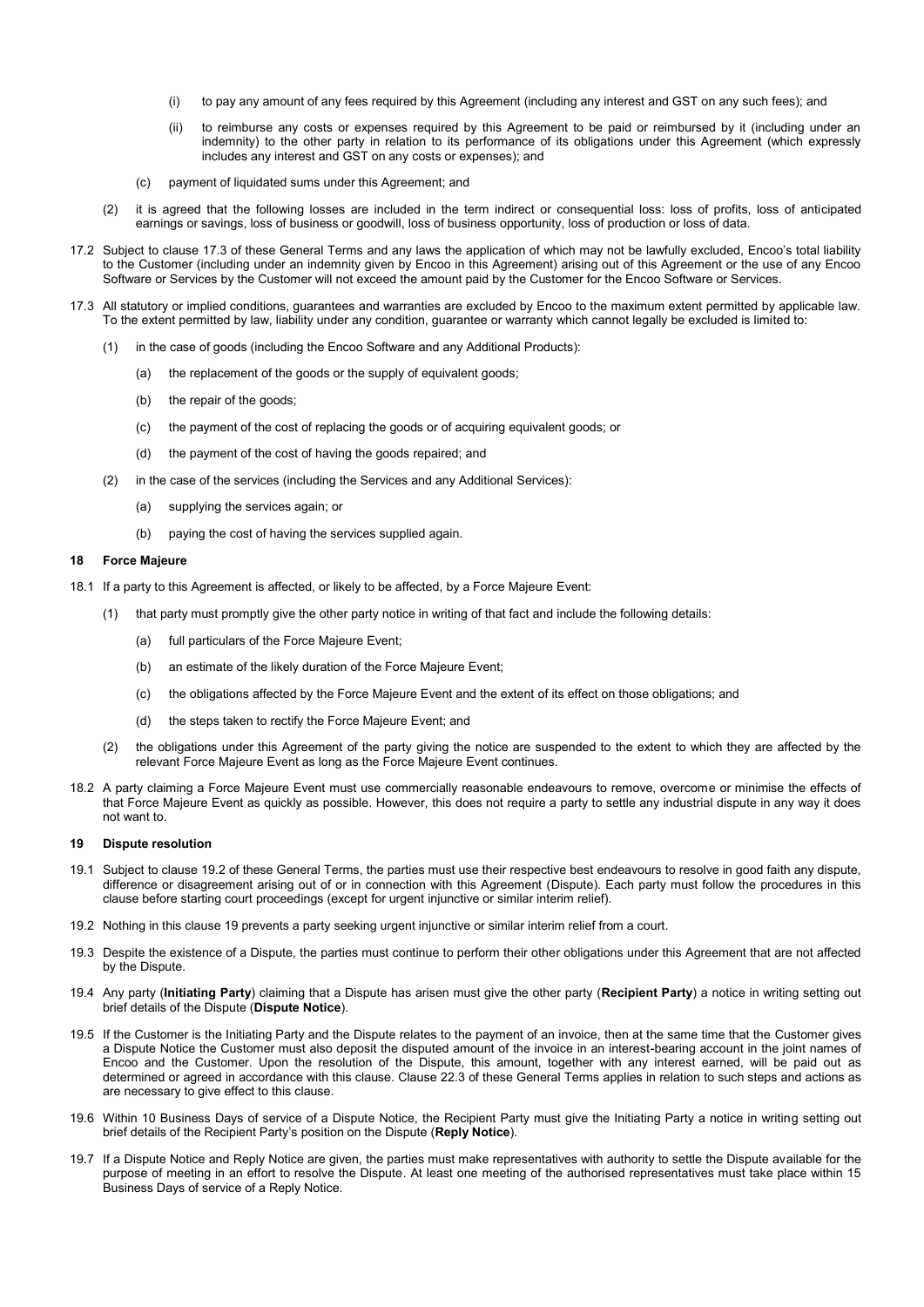- 19.8 If:
	- (1) the Dispute is not resolved in accordance with clause 19.7 of these General Terms within 20 Business Days after the Reply Notice is given; or
	- (2) the Recipient Party does not:
		- (a) give a Reply Notice within 10 Business Days of service of a Dispute Notice; or
		- (b) make its authorised representative available for a meeting within 15 Business Days of service of a Dispute Notice,

then the parties by this clause agree to refer the Dispute to mediation, to be conducted in Melbourne, Victoria and administered by the Australian Commercial Disputes Centre according to its Mediation Guidelines. These Guidelines set out the procedures to be adopted, the process of selection of the mediator and the costs involved.

19.9 If the Dispute is not settled within 28 days after the appointment of the mediator, then either party may commence legal proceedings in relation to the Dispute.

#### **20 Termination**

- 20.1 Encoo may, without incurring any liability whatsoever to the Customer, cease providing any particular Service or Additional Service (or part of a Service or Additional Service):
	- immediately, if it becomes illegal for Encoo to provide that particular Service or Additional Service (or part of a Service or Additional Service);
	- (2) immediately, if:
		- (a) the relevant Third Party Supplier is the subject of an Insolvency Event; or
		- (b) the Third Party Supply Terms between Encoo and the relevant Third Party Supplier are:
			- (i) terminated or expires for any reason; or
			- (ii) varied or amended by the Third Party Supplier by notice to Encoo and such variation or amendment, in Encoo's reasonable opinion, would result in a detrimental impact on Encoo's rights or obligations under this Agreement; or
	- (3) by giving as much notice in writing as is reasonably possible if Encoo otherwise ceases to provide, or is otherwise unable to provide, any particular Service or Additional Service (or part of a Service or Additional Service).
- 20.2 Encoo may, without incurring any liability whatsoever to the Customer, terminate this Agreement immediately upon the expiry of 30 days from the date of notice in writing to the Customer of its intention to terminate this Agreement under this clause 20.2.
- 20.3 The Customer may terminate this Agreement immediately upon the expiry of 30 days from the date of notice in writing to Encoo of its intention to terminate this Agreement under this clause 20.3, provided however that if the Customer gives a notice under this clause during the Initial Term, then it must pay any Early Termination Charges (if applicable) to Encoo.
- 20.4 The other party may terminate this Agreement at any time by written notice to a party (**Defaulting Party**) if any of the following apply:
	- (1) the Defaulting Party fails to carry out any provision of this Agreement, the failure is capable of remedy and the Defaulting Party does not remedy that failure within 14 days after written notice to the Defaulting Party requiring it to be remedied;
	- (2) the Defaulting Party fails to carry out any material provision of this Agreement and the failure is not capable of remedy;
	- (3) the Defaulting Party fails to carry out any provision of any agreement to which both it and the other party to this Agreement are parties, in existence or entered into after this Agreement, the failure is capable of remedy and the Defaulting Party does not remedy that failure within 7 days after notice to the Defaulting Party requiring it to be remedied; or
	- (4) an Insolvency Event occurs in relation to the Defaulting Party.
- 20.5 On termination of this Agreement under clause 20.2 of these General Terms each party retains its rights against the other party in respect of any past breach, in addition to any other rights, powers or remedies provided by law.
- 20.6 Upon the expiry or termination of this Agreement for any reason:
	- (1) Encoo's obligation to provide any Software or Services immediately ceases;
	- (2) any Statements of Work issued under clause 6 of these General Terms immediately terminate and Encoo's obligations to provide any Additional Products and/or Additional Services immediately ceases;
	- (3) the licences granted under clause 3 of these General Terms immediately cease;
	- (4) Encoo may charge a reasonable sum for Services performed but for which no Fees have been previously charged; and
	- (5) any outstanding Fees that have not been paid by the Customer become immediately due and payable.
- 20.7 Clauses of this Agreement that are expressed or intended to survive termination will survive termination or expiry of this Agreement.
- **21 Notices**
- 21.1 A notice or other communication connected with this Agreement (**Notice**) has no legal effect unless it is in writing.
- 21.2 In addition to any other method of service provided by law, the Notice may be: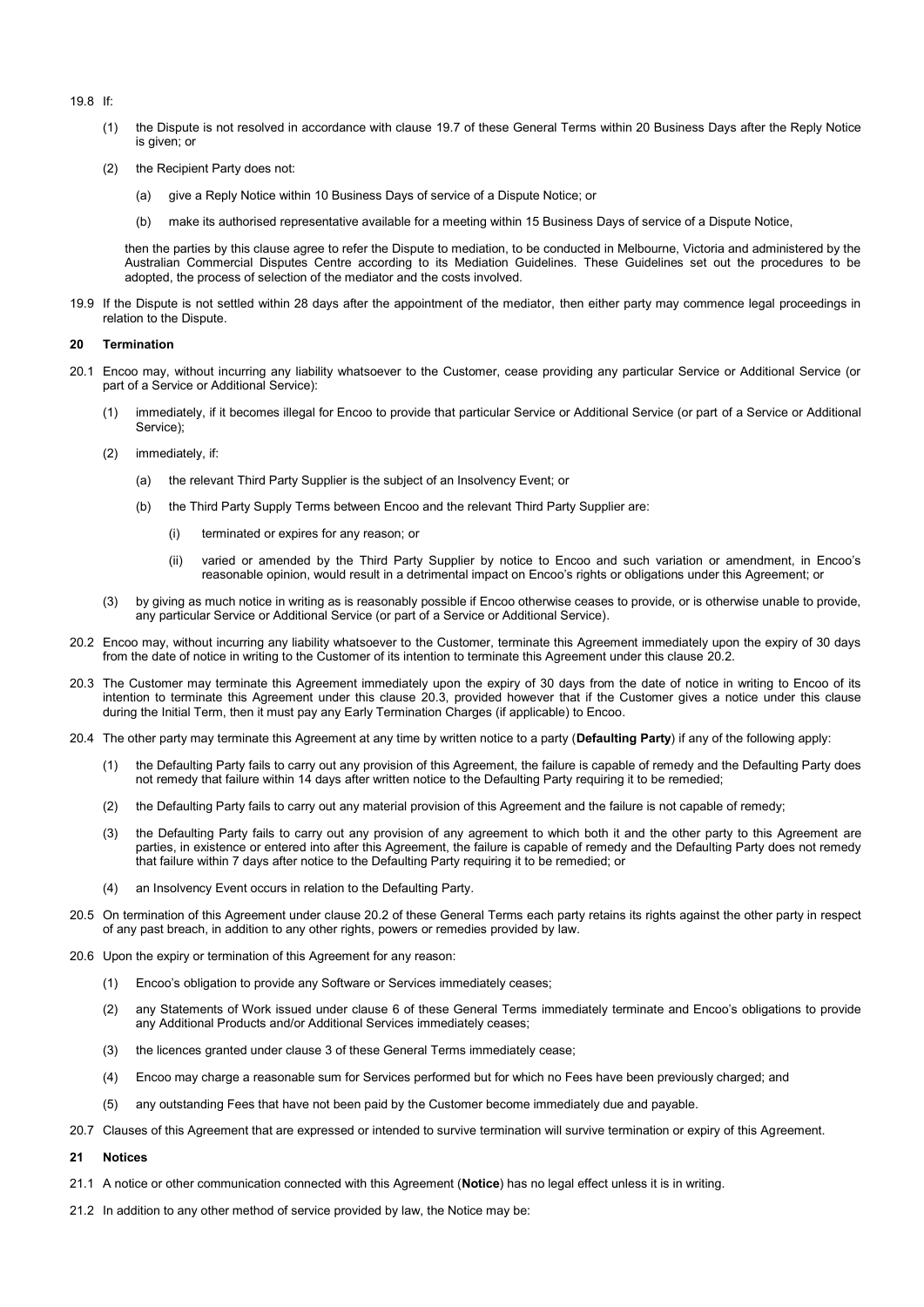- (1) sent by prepaid post to the address of the addressee set out in this Agreement or subsequently notified;
- (2) sent by facsimile to the facsimile number of the addressee set out in this Agreement or subsequently notified;
- (3) sent by electronic mail to the electronic mail address of the addressee set out in this Agreement or subsequently notified; or
- (4) delivered at any physical address of the addressee set out in this Agreement or subsequently notified.
- 21.3 A Notice must be treated as given and received:
	- (1) if sent by post, on the  $2^{nd}$  Business Day (at the address to which it is posted) after posting;
	- (2) if sent by facsimile or electronic mail before 5pm on a Business Day at the place of receipt, on the day it is sent and otherwise on the next Business Day at the place of receipt; or
	- (3) if otherwise delivered before 5pm on a Business Day at the place of delivery, upon delivery, and otherwise on the next Business Day at the place of delivery.
- 21.4 Despite clause 21.3(2) of these General Terms:
	- (1) a facsimile is not treated as given or received unless at the end of the transmission the sender's facsimile machine issues a report confirming the transmission of the number of pages in the Notice; and
	- (2) an electronic mail message is not treated as given or received if the sender's computer reports that the message has not been delivered.
- 21.5 A Notice sent or delivered in a manner provided by clause 21.2 of these General Terms must be treated as validly given to and received by the party to which it is addressed even if:
	- (1) the addressee has been liquidated or deregistered or is absent from the place at which the Notice is delivered or to which it is sent;
	- (2) the Notice is returned unclaimed; or
	- (3) in the case of a Notice sent by electronic mail, the electronic mail message is not delivered or opened (unless the sender's computer reports that it has not been delivered).

#### **22 General**

#### 22.1 **Assignment and novation**

Neither party may assign or otherwise deal with this Agreement without the prior written consent of the other party (not to be unreasonably withheld or delayed).

#### 22.2 **Independent contractors**

Encoo and the Customer are each independent contractors, and no agency, partnership, joint venture or employee-employer relationship is intended or created by this Agreement. Neither party has the power to obligate or bind the other party. Personnel supplied by Encoo work exclusively for Encoo and will not, for any purpose, be considered employees or agents of the Customer and vice versa.

#### 22.3 **Further assurance**

Each party must promptly at its own cost do all things (including executing all documents and providing all information) that are necessary or desirable to give full effect to this Agreement.

#### 22.4 **Severability**

If any provision in this Agreement is unenforceable, illegal or void or makes this Agreement or any part of it unenforceable, illegal or void, then that provision is severed and the rest of this Agreement remains in force.

#### 22.5 **Entire understanding**

- (1) This Agreement (together with each Statement of Work) is the entire agreement and understanding between the parties on everything connected with the subject matter of this Agreement and Statements of Work and supersedes any prior agreement or understanding on anything connected with that subject matter.
- (2) Each party has entered into this Agreement without relying on any representation by any other party or any person purporting to represent that party.
- (3) Without limiting clause 22.5(2) of these General Terms, Encoo expressly excludes any representations (whether through the use of the calculator hosted on Encoo's website at http://www.encoo.com.au/plans-rates/ or otherwise) in relation to any cost savings or reduction in expenses that a Customer may make as a consequence of acquiring the Encoo Software, the Services, any Additional Products or any Additional Services from Encoo.

#### 22.6 **Subcontracting**

Encoo may subcontract the performance of this Agreement or any part of it at its discretion and without prior notice to the Customer. However, Encoo remains fully responsible for the performance of its obligations under this Agreement and must continue to comply with each and every one of its obligations under this Agreement.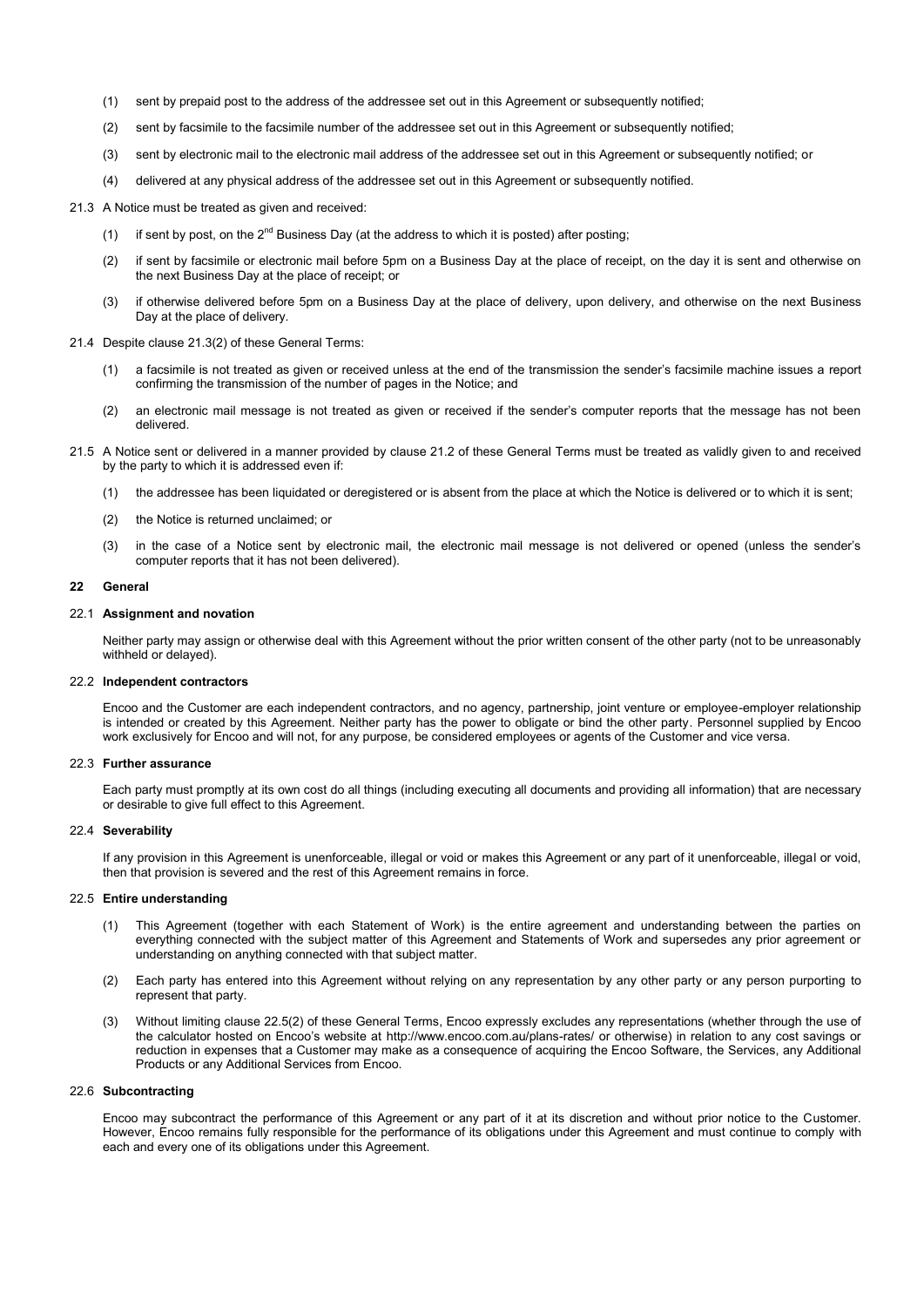#### 22.7 **Waiver**

A party's failure or delay to exercise a power or right does not operate as a waiver of that power or right. The exercise of a power or right does not preclude either its exercise in the future or the exercise of any other power or right. A waiver is not effective unless it is in writing. Waiver of a power or right is effective only in respect of the specific instance to which it relates and for the specific purpose for which it is given.

#### 22.8 **Costs and disbursements**

Each party must pay its own costs and outlays connected with the negotiation, preparation and execution of this Agreement.

#### 22.9 **Governing law and jurisdiction**

The law in force in the State of Victoria governs this Agreement. The parties submit to the jurisdiction of the courts exercising jurisdiction in the State of Victoria and any court that may hear appeals from any of these courts, for any proceedings in connection with this Agreement.

#### 22.10**Financial Hardship**

- (1) The Telecommunications Consumer Protections Code C628:2015 defines Financial Hardship as a situation where a customer is unable to discharge of the financial obligations in relation to our services but where the customer expects to be able to do so over time if payment arrangements are changed.
- (2) We encourage you to contact us if you experience any difficulties paying our services. Please contact us by calling 03 8740 2278 if you would like to discuss any Financial Hardship matters with us. You can do so from 9am – 5pm during business hours.
- (3) When assessing your eligibility for Financial Hardship, we may ask you to provide certain documents such as
	- A statutory declaration or official written communication from a person or support group that is familiar with your circumstances,
	- Evidence that you consulted a recognised financial counsellor,
	- A statement of your financial position.

We may not be able to make an assessment of your circumstances if you do not provide us with the requested information. We may use the information you provide as well as other information available to us. Once we received all required information, we will let you know within 7 working days whether you are eligible for assistance under our Financial Hardship Policy.

If you are eligible, will work with you to come to an arrangement that allows you to pay your outstanding charges in a way that does not worsen your financial position. Where appropriate we will discuss means with you how to limit your spend (this may include barring some service features) during the time of our arrangement and thereafter.

Once we come to an agreement we will put this in writing via letter or email to you. You must inform us if your circumstances change (for better or for worse) during our arrangement.

We will not charge you for assessing your Financial Hardship circumstances or for administering the matter.

(4) You can talk to a phone financial counsellor from anywhere in Australia by ringing 1800 007 007 (minimum opening hours are 9.30 am – 4.30 pm Monday to Friday). This number will automatically switch through to the service in the State or Territory closest to you.

Alternatively, you can find the financial counselling service nearest to you by visiting http://www.financialcounsellingaustralia.org.au/Corporate/Find-a-Counsellor.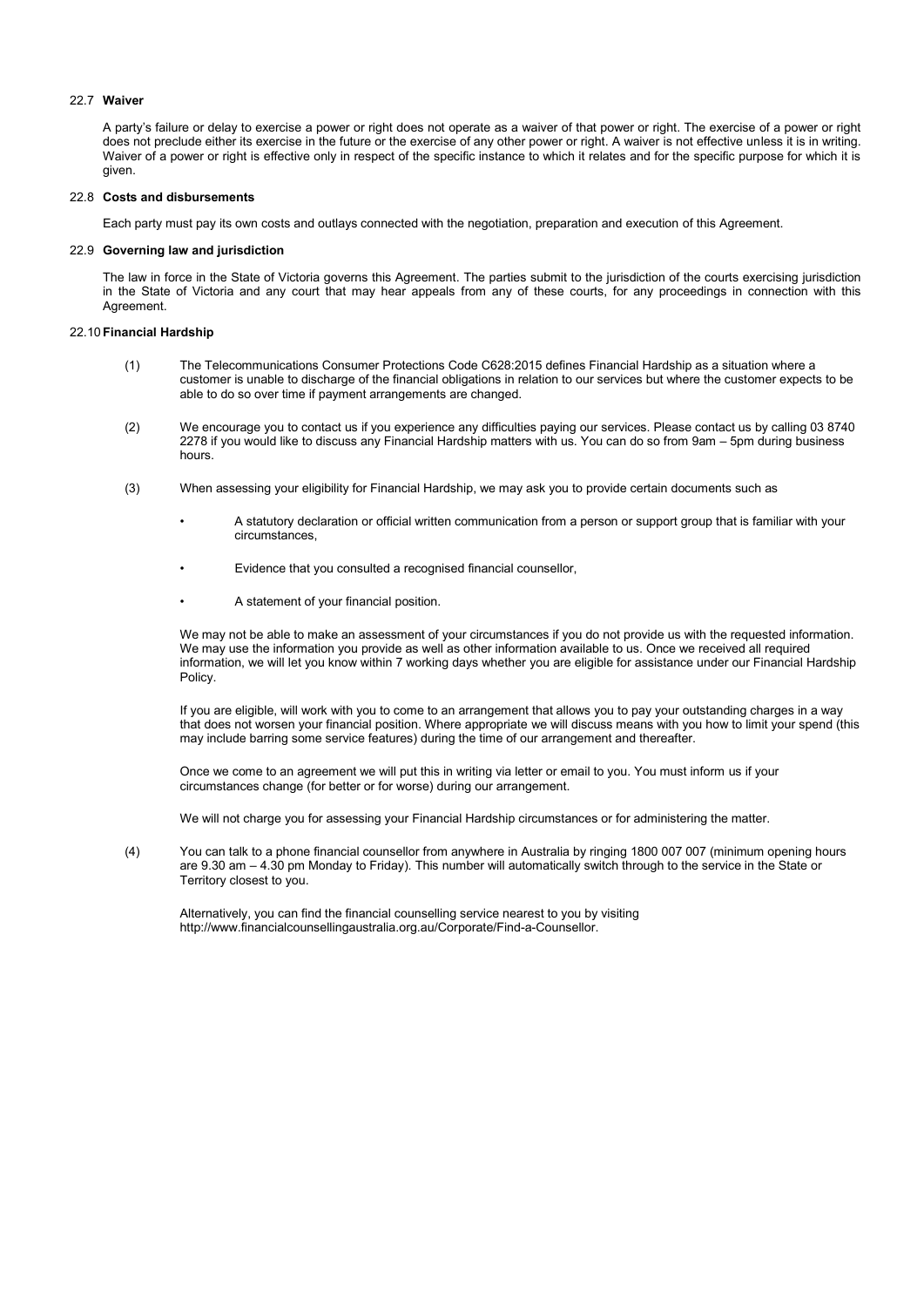## **Schedule 1 – Specific Terms and Conditions**

## **Part A Supply of Hardware and Encoo Software**

#### **1 Application of this Part**

This Part A of the Specific Terms will only apply where the Contract Details Schedule specifies that Encoo is to supply Encoo Software or Hardware to the Customer.

#### **2 Supply of Hardware**

- 2.1 Encoo will supply the Hardware to the Customer at the Prices listed in the Contract Details Schedule.
- 2.2 Encoo will, at the Customer's cost, use its best endeavours to deliver the Hardware and any associated Encoo Documentation to the Customer Site by the delivery date specified in Item 2 of the Contract Details Schedule. Delivery times listed in the Contract Details Schedule are estimates only and Encoo will not be liable for any loss, damage or delay suffered or incurred by the Customer arising from late or partial delivery of any Hardware. Late or partial delivery of Hardware will not entitle the Customer to reject delivery of the Hardware.
- 2.3 Encoo will issue an invoice to the Customer for the Price at the time that it delivers, or has delivered, the Hardware to the Customer.
- 2.4 Risk of loss and damage to the Hardware and the Encoo Documentation will pass to the Customer upon delivery. Title to the Hardware will only pass to the Customer upon full payment of the Price.
- 2.5 To the full extent permitted by law, Encoo expressly excludes all warranties, conditions and representations, whether express or implied, in relation to the Hardware (including as to performance, quality or fitness for use or purpose, non-infringement of Intellectual Property Rights or that the Hardware will be free from defects).
- 2.6 Certain legislation may imply warranties or conditions or impose obligations upon Encoo which cannot be excluded, restricted or modified except to a limited extent. These Specific Terms must be read subject to those statutory provisions. If those statutory provisions apply, to the extent to which Encoo is able to do so, its liability will be limited, at its option, to:
	- (1) replacement of the Hardware or supply of equivalent goods;
	- (2) repair of the Hardware;
	- (3) payment of the cost of replacing the Hardware or acquiring equivalent goods; or
	- (4) payment of the cost of having the Hardware repaired.

#### **3 Supply of Encoo Software**

- 3.1 Encoo grants the Customer a non-exclusive, non-transferable licence to use the Encoo Software and the Encoo Documentation for the Term.
- 3.2 Encoo will:
	- (1) if the Encoo Software is to be hosted by Encoo, make the Encoo Software available through the Hosting Service; or
	- (2) otherwise deliver the Encoo Software to the Customer by:
		- (a) electronic transmission to the Customer's computer systems;
		- (b) making available the Encoo Software for download on its website; or
		- (c) delivering physical media containing the Encoo Software to the Customer.
- 3.3 Unless the Encoo Software is to be hosted as part of the Hosting Services, the Customer will be responsible for installing the Encoo Software on its computer systems.
- 3.4 Unless agreed otherwise in a Statement of Work, Encoo will have no obligations to develop, integrate, install or test any Encoo Software for the Customer.
- 3.5 Unless the Customer acquires Support and Maintenance Services from Encoo, Encoo will have no obligation to support the Encoo Software (including correction of any defects or errors) or to provide updates or patches for, or to otherwise maintain, the Encoo Software.
- 3.6 The Encoo Software is provided to the Customer 'as is'. To the full extent permitted by law, Encoo expressly excludes all warranties, conditions and representations, whether express or implied, in relation to the Encoo Software (including as to performance, quality or fitness for use or purpose, non-infringement of Intellectual Property Rights or that the Encoo Software will be free from defects, faults or errors).
- 3.7 Certain legislation may imply warranties or conditions or impose obligations upon Encoo which cannot be excluded, restricted or modified except to a limited extent. These Specific Terms must be read subject to those statutory provisions. If those statutory provisions apply, to the extent to which Encoo is able to do so, its liability will be limited, at its option, to:
	- (1) replacement of the Encoo Software or supply of equivalent software;
	- (2) rectification of any defects of the Encoo Software;
	- (3) payment of the cost of replacing the Encoo Software or acquiring equivalent software; or
	- (4) payment of the cost of having any defects in the Encoo Software rectified.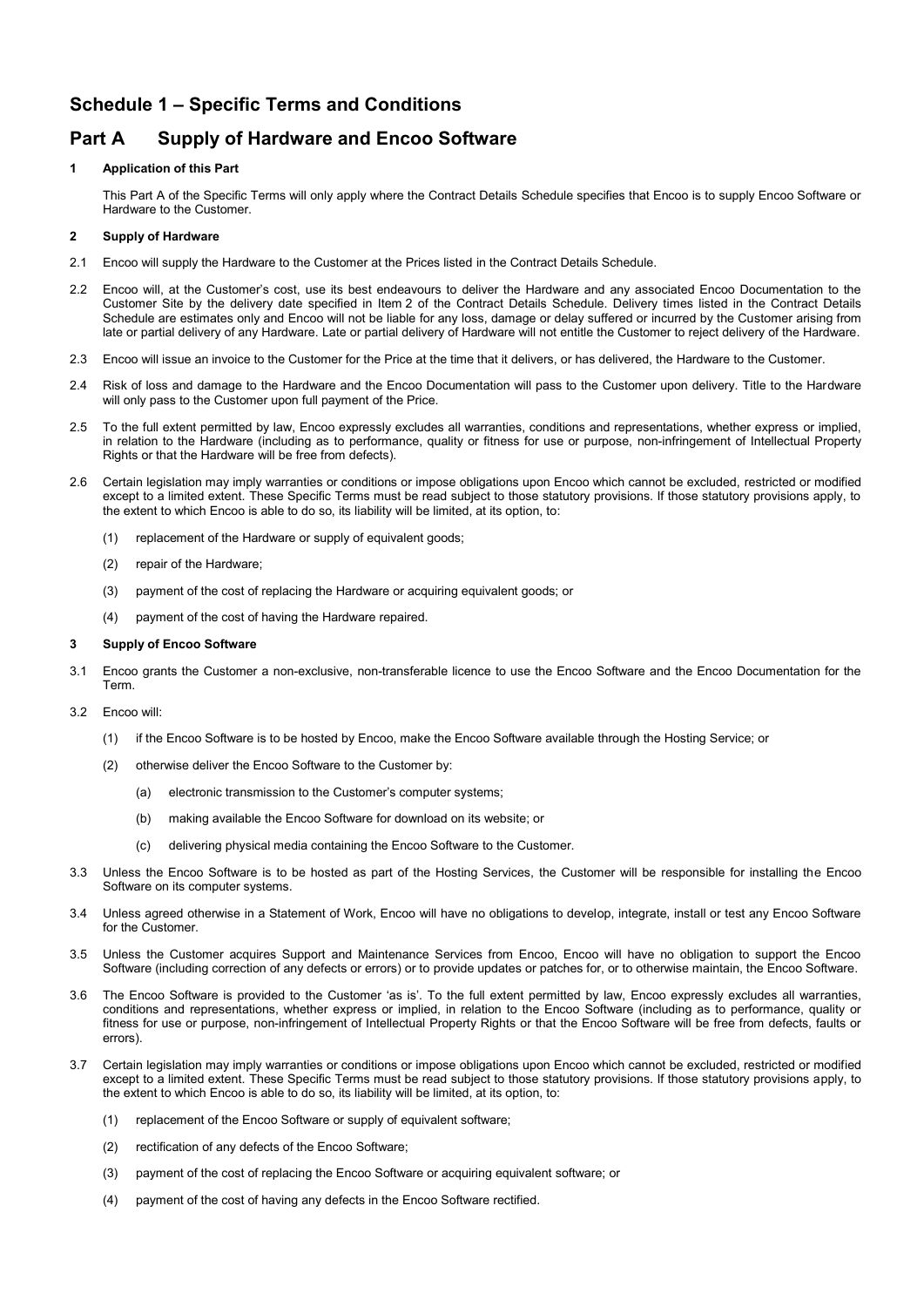## **Part B Telecommunications Services**

#### **4 Application of this Part**

This Part B of the Specific Terms will only apply where the Contract Details Schedule specifies that Encoo is to provide Telecommunications Services to the Customer.

#### **5 Additional definitions**

In this Part B:

- (1) **DID Number** means the direct inward dialling telephone number(s) allocated to the Customer by Encoo for use in connection with the Customer's VOIP Connection;
- (2) **Internet Connection** means a telecommunications connection to the Internet, as provided to the Customer by Encoo;
- (3) **Rates** means Encoo's fees and rates for providing the Telecommunications Services as set out on Encoo's website at http://www.encoo.com.au/plans-rates/ and updated by Encoo from time to time;
- (4) **ROU Code** means Communications Alliance Ltd's Code on the Rights of Use of Numbers (C566:2004);
- (5) **Telecommunications Laws** means:
	- (a) the *Telecommunications Act 1997* (Cth);
	- (b) the *Telecommunications Number Plan 1997* (Cth);
	- (c) the *Telecommunications (Consumer Protection and Service Standards) Act 1999* (Cth); and
	- (d) the ROU Code; and
- (6) **VOIP Connection** means a voice-over-internet-protocol connection that allows the Customer to make and receive telephone calls over Encoo's computer networks and system and which is capable of connecting to a public switched telephone network.

#### **6 Service requirements**

- 6.1 Encoo's provision of the VOIP Connection and the Customer's ability to use the VOIP Connection is conditional upon the Customer having an internet connection of at least 64kpbs upload and 64kbps download per voice channel and either:
	- (1) a voice over internet protocol (VOIP) telephone handset connected to an Internet connection; or
	- (2) a soft phone capability on the Customer's computer.
- 6.2 Unless Encoo also provides an Internet Connection to the Customer under this Agreement, Encoo is not responsible for, and to the maximum extent permitted by law excludes all liability for, the Customer's inability to access or use its VOIP Connection due to a failure in, or degradation of performance of, the Customer's Internet connectivity.
- 6.3 The Customer acknowledges and agrees that any person who the Customer allows to make telephone calls using the VOIP Connection is deemed to be authorised by the Customer to make those calls and the Customer will be responsible for all charges incurred by such persons.

#### **7 Voice Over Internet Protocol**

- 7.1 If specified in the Contract Details Schedule, Encoo will:
	- (1) provide the VOIP Connection to the Customer; and
	- (2) allocate DID Numbers to the Customer.
- 7.2 If requested by the Customer, Encoo will use its reasonable endeavours to 'port' any DID Numbers in accordance with the requirements of the ROU Code.
- Unless Encoo has expressly agreed in the Contract Details Schedule to provide such, the Customer will be solely responsible for providing the telecommunications connections, modem, computer, hardware, software and all other equipment required to access and use the VOIP Connection.

#### **8 Internet connectivity**

- 8.1 If specified in the Contract Details Schedule, Encoo will:
	- (1) provide the Customer with the Internet Connection by such means as Encoo determines;
	- (2) use its best endeavours to provide the Internet Connection on a continuous basis during the Term of this Agreement. Encoo will endeavour to inform the Customer if the Internet Connection is unavailable for access and use by the Customer due to maintenance or fault; and
	- (3) provide the Customer with all identification and log-in information required to access and use the Internet Connection.
- Unless Encoo has expressly agreed in the Contract Details Schedule to provide such, the Customer will be solely responsible for providing the telephone line (or other telecommunications connection), modem, computer, hardware, software and all other equipment required to access and use the Internet Connection.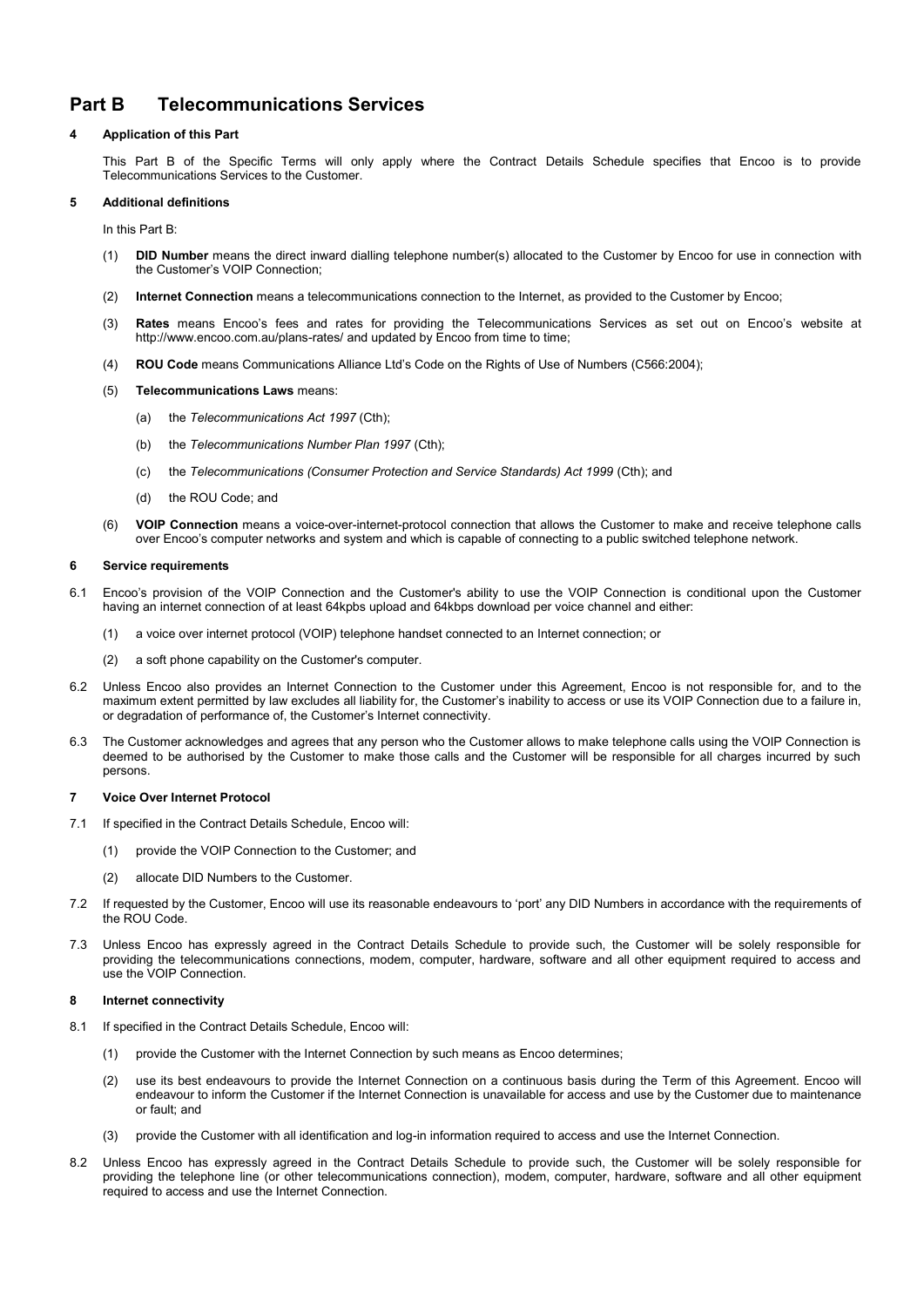- 8.3 Encoo may, at its discretion, retain and assess any data or information concerning the Customer's use of the Internet Connection.
- 8.4 The Customer acknowledges that Encoo does not and cannot in any way supervise, edit or control the content and form of any information or data accessed through the Internet Connection and that Encoo will not be held responsible for, and to the maximum extent permitted by law excludes all liability for, any content or information accessed via the Internet Connection.
- 8.5 Encoo excludes all or any liability for any material on the Internet that the Customer or its Personnel finds offensive, upsetting, defamatory, personally offensive or in any way unsuitable for persons under the age of 18.

#### **9 Duration**

- 9.1 Encoo will:
	- (1) provide the Telecommunications Services to the Customer in accordance with the Agreement for the Initial Term, unless the Telecommunications Services are terminated in accordance with this Agreement; and
	- (2) if neither party cancels the Telecommunications Services before the end of the Initial Term, continue to supply the Telecommunications Services to the Customer on a month-to-month basis in accordance with this Agreement until those Telecommunications Services are cancelled or terminated in accordance with this Agreement.
- 9.2 After the expiry of the Initial Term, either party may cancel any of the Telecommunications Services by giving 30 days prior written notice to the other.

#### **10 Rates**

- 10.1 At any time during the Term of this Agreement, Encoo may vary the Rates by giving at least 21 days prior notice to the Customer.
- 10.2 If the Customer receives a notice under clause 10.1 of these Specific Terms (**Rates Change Notice**), then Customer may by notice in writing to Encoo terminate this Agreement in relation to any Telecommunications Services affected by the Rates Change Notice within 42 days of the date of the Rates Change Notice without incurring any additional charges (including Early Termination Charges, if applicable) other than normal usage or network access charges up until the effective date of termination of the Telecommunications Services affected by the Rates Change Notice.

#### **11 Use**

- 11.1 Unless Encoo expressly provides the Telecommunications Services to the Customer for re-sale, the Customer must not distribute, re-sell, wholesale, offer to distribute, re-sell or wholesale or otherwise provide access to the Telecommunications Services (or part of the network or system involved in the provision of the Telecommunications Services) to any third parties who are not the Personnel of the Customer.
- 11.2 When using the Telecommunications Services, the Customer must comply with:
	- (1) all applicable laws, including the Telecommunications Laws;
	- (2) all applicable directions by the Australian Communications and Media Authority; and
	- (3) all reasonable written directions or policies issued by Encoo to the Customer relating to the use of the Telecommunications **Services**
- 11.3 The Customer must not use, or attempt to use, the Telecommunications Services:
	- (1) to break any law or to infringe another person's rights, including any Intellectual Property Rights;
	- (2) to transmit, publish or communicate material which is defamatory, offensive, abusive, indecent, menacing, unwanted or otherwise unlawful or unauthorised
	- (3) in any way that may expose Encoo to liability; or
	- (4) in any way which or which may damage, interfere with or interrupt the Telecommunications Services, Encoo's network or a supplier's network used to supply the Telecommunications Service.
- 11.4 The Customer must ensure that all equipment used in connection with the Telecommunications Service and the way the Customer uses that equipment complies with:
	- (1) all applicable laws, including the Telecommunications Laws;
	- (2) all applicable directions by the Australian Communications and Media Authority; and
	- (3) all reasonable written directions issued by Encoo to the Customer.

#### **12 Privacy**

- 12.1 The Customer acknowledges that Encoo, or any supplier whose network is used to supply the Telecommunications Service, may be required to intercept communications over the Telecommunications Service and may also monitor the Customer's usage of the Telecommunications Service and communications sent over it.
- 12.2 Encoo may be permitted or required by applicable laws to collect, use or disclose personal information about the Customer, including to:
	- (1) the operator of the Integrated Public Number Database, which is an industry wide database of all listed and unlisted public numbers in Australia;
	- (2) emergency services organisations; and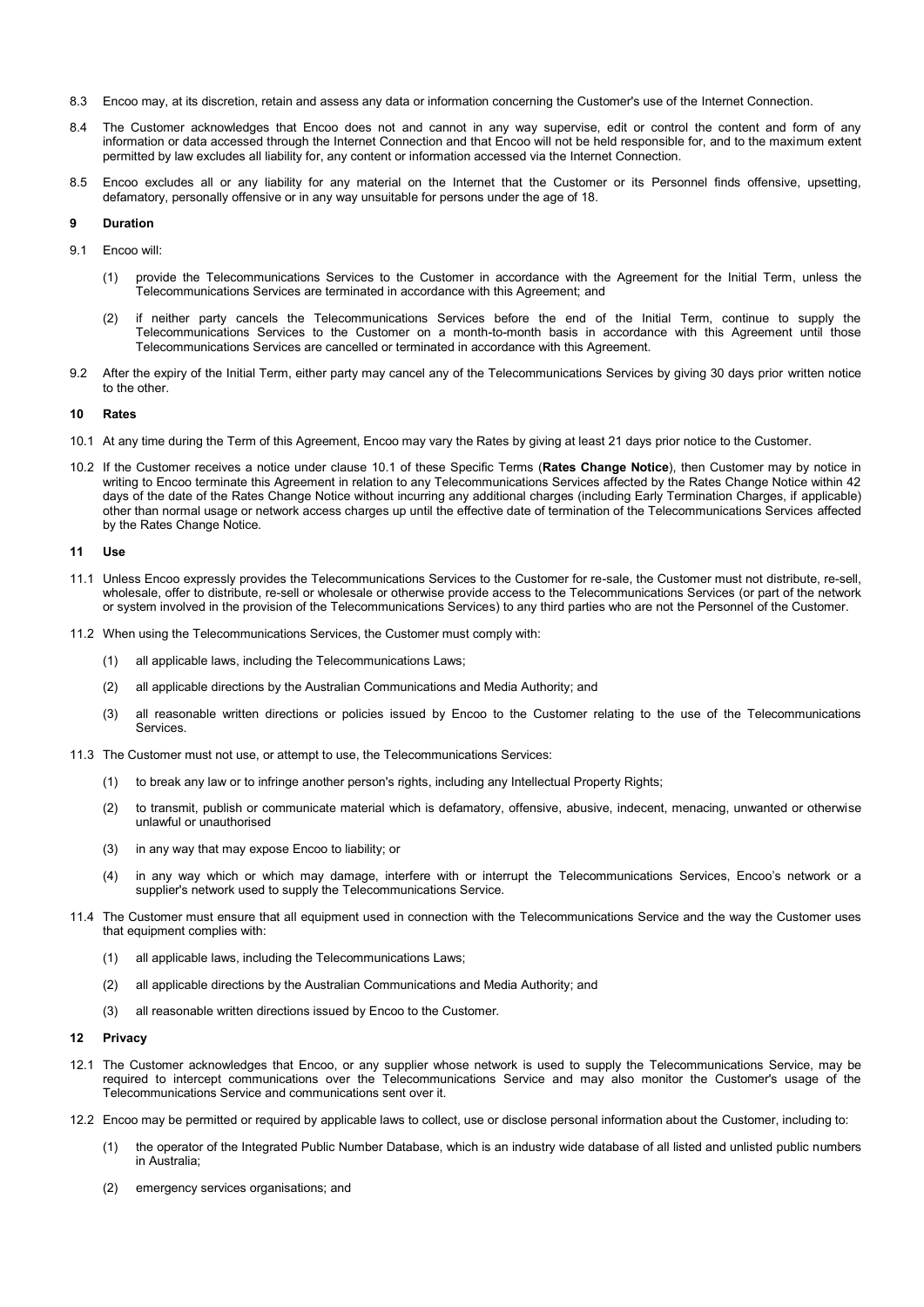(3) law enforcement agencies and government agencies for purposes relating to the enforcement of criminal and other laws.

#### **13 Complaints and disputes**

13.1 You have a right to complain, and if you do we will deal with your complaint in a fair, efficient, objective manner and through a transparent process. We strive to solve any problems you may have during your first contact with us.

Our complaint handling process complies with the requirements of the Telecommunications Consumer Protections Code C628:2015 (TCP Code) and responsibility for compliance with the process lies with our Chief Executive Officer.

- 13.2 If the Customer has any complaints in connection with any Telecommunications Service the Customer may complain in writing or by calling Encoo vi[a admin@encoo.com.au](mailto:admin@encoo.com.au) or 03 8740 2278
- 13.3 We will not charge you for dealing with your complaint in most instances, and we will never charge you without telling you first.
- 13.4 We may charge you to recover our costs in very specific circumstances only, i.e. we may charge you where you request information that was collected more than two years ago or where you request information that is not free of charge as per our Standard Form Customer Contract or our Critical Information Summary.
- 13.5 If cost recovery charges apply, we will tell you before charging you (and you may of course choose not to pay and discontinue your complaint) and we will inform you about your options for external dispute resolution, e.g. the Telecommunications Industry Ombudsman (TIO).
- 13.6 Encoo will use its best endeavours to resolve all complaints, however if Encoo is not able to resolve a complaint to the Customer's satisfaction, the Customer may take other action, such as informing the Telecommunications Industry Ombudsman or the Department of Fair Trading or Department of Consumer Affairs in the relevant state or territory.

#### **14 Telecommunications Service Levels**

- 14.1 Encoo will provide the Telecommunications Services to the Customer in accordance with Service Levels (if any) specified in clause 1 of Schedule 2.
- 14.2 If no Service Levels are specified for a particular Telecommunications Service, then Encoo is only obliged to perform that Service in accordance with the General Terms.

## **Part C Hosting Services**

#### **15 Application of this Part**

This Part C of the Specific Terms will only apply where the Contract Details Schedule specifies that Encoo is to provide Hosting Services to the Customer.

#### **16 Provision of Hosting Services**

- 16.1 Encoo will:
	- (1) at its own cost, arrange for the installation of the Encoo Software and any agreed Customer Software on Encoo's systems, which are located at its data centre , located in North Melbourne, Victoria, Australia (**Designated Equipment**);
	- (2) bear sole responsibility for the operation and maintenance of the Designated Equipment and any software, hardware or utilities necessary for the operation of the Designated Equipment and the provision of the Hosting Services; and
	- (3) use its best endeavours to ensure that sufficient capacity is at all times maintained on the Designated Equipment and its other computer facilities to enable the Customer's Personnel to use and access the Encoo Software and any agreed Customer Software in accordance with the Service Levels set out in clause 18 of these Specific Terms.
- 16.2 The Customer must provide (or acquire from Encoo) any and all equipment (including telecommunications connections, equipment, computer hardware and software and any ancillary services) necessary to receive the benefit of the Hosting Services.
- 16.3 Subject to clause 16.5 of these Specific Terms, Encoo does not warrant that the Customer or its personnel will have continuous access to the Encoo Software and any agreed Customer Software. Encoo will not be liable in the event that the Encoo Software or any agreed Customer Software is unavailable to the Customer or its personnel due to computer downtime attributable to malfunction, upgrades or preventative or remedial maintenance activities. However, Encoo will use its best endeavours to promptly notify the Customer when the Encoo Software or any agreed Customer Software is unavailable as soon as Encoo becomes aware of such an occurrence.
- 16.4 Subject to clause 16.5 of these Specific Terms, the Hosting Services do not include maintenance or support of the Encoo Software and any agreed Customer Software. Without limiting the foregoing, Encoo accepts no responsibility for any loss, deficiency or inaccuracy in the Encoo Software and any agreed Customer Software attributable to a lack of maintenance or support.
- 16.5 Where the Customer acquires Support and Maintenance Services, Encoo will support and maintain the Encoo Software in accordance with Part D of these Specific Terms but will have no obligation to support or maintain any Customer Software.

#### **17 No acceptance testing**

17.1 If the Customer wishes for any of the Services, Encoo Software, Additional Products or Additional Services to be subject to acceptance testing, then a Statement of Work for the acceptance testing regime must be agreed under clause 6 of the General Terms.